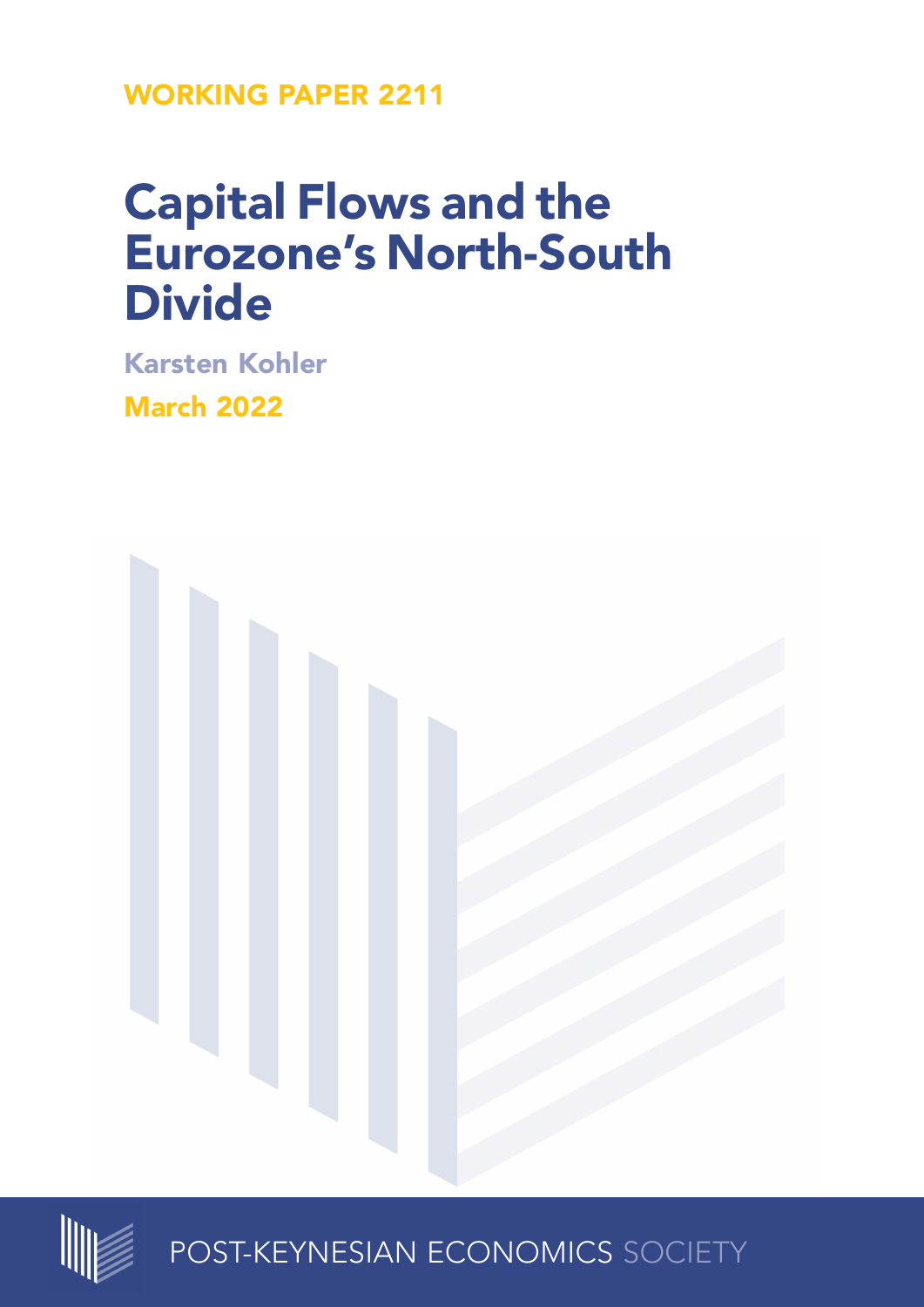# Capital Flows and the Eurozone's North-South Divide<sup>∗</sup>

Karsten Kohler†

#### March 2022

#### Abstract

The paper offers a monetary perspective on the role of capital flows in the Eurozone's north-south divide. It argues that finance-centric narratives in Comparative Political Economy rightly emphasise financial instability in the periphery, but that the role of capital flows therein requires clarification. The paper draws on post-Keynesian monetary theory, coherent accounting, and balance-of-payments data to make three main points. First, the focus on the financial account as a driver of current accounts should be abandoned in favour of an analysis of gross capital flows. Gross flows need not stem from excess savings in core countries and can be independent from trade flows. Second, speculative portfolio flows into bond markets and foreign direct investment into real estate are causally more important than interbank flows in driving financial instability. Third, rising spreads in the periphery during the Eurozone crisis and the outbreak of the pandemic were not triggered by balance-of-payments problems but by a reversal of speculative flows in government bond markets. The argument suggests that Comparative Political Economy should dedicate more attention to institutions that render peripheral countries particularly susceptible to speculative capital flows into asset markets.

Keywords: Gross capital flows, balance-of-payments, current account imbalances, Eurozone crisis, sudden stop, comparative political economy, post-Keynesian macroeconomics

JEL Codes: E12, F32, F36, F41, O57

<sup>∗</sup>This paper is an output of the Leverhulme Trust Research Project Grant "The Political Economy of Growth Models in an Age of Stagnation" (RPG-2021-045). I'm grateful to Guendalina Anzolin, Lucio Baccaro, Inga Rademacher, Engelbert Stockhammer, and Ben Tippet for helpful comments. All errors are mine.

<sup>†</sup>Economics Department, Leeds University Business School. E-Mail: k.kohler@leeds.ac.uk.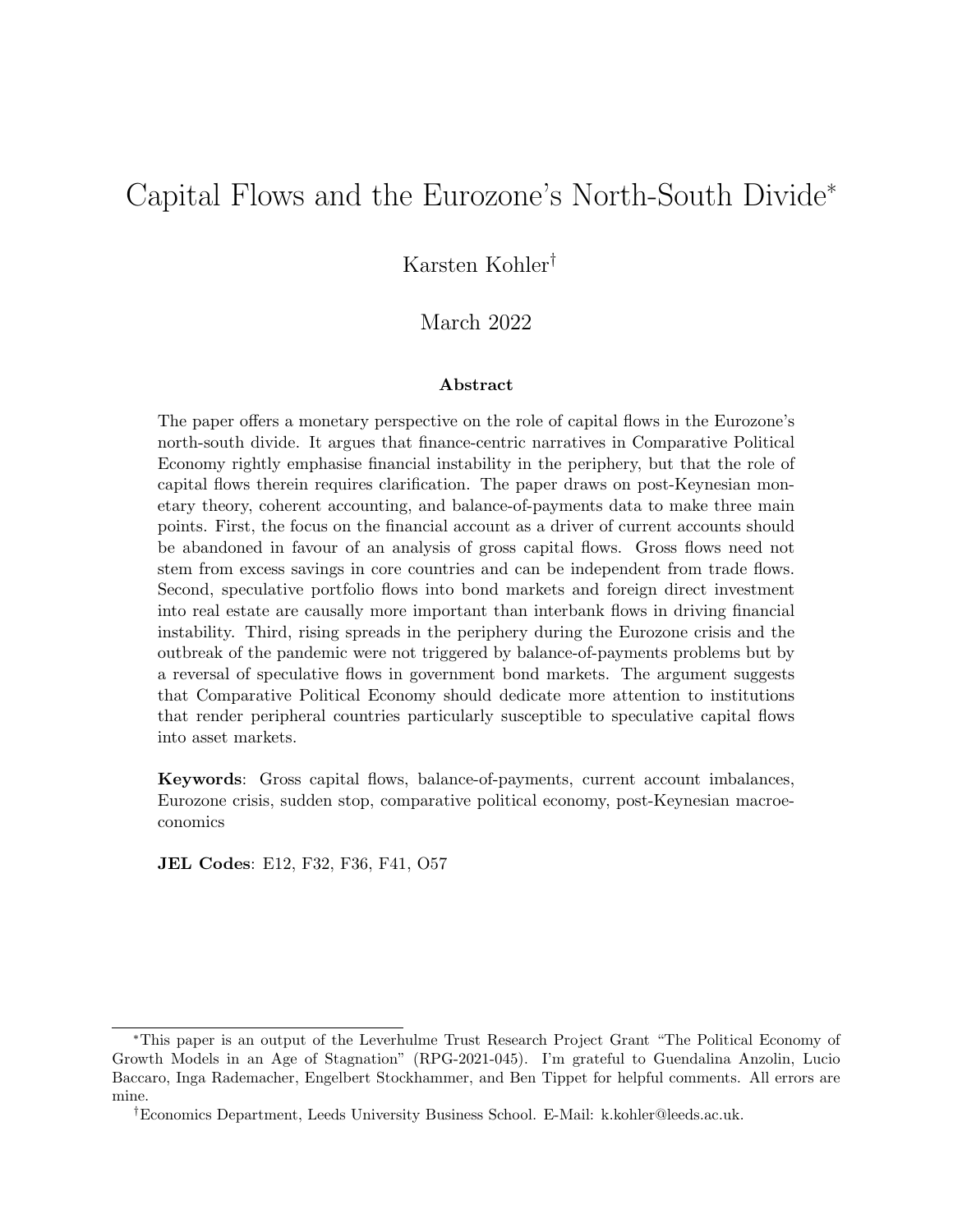### 1 Introduction

A decade has passed since the 2010-12 Eurozone crisis. Back then, rising spreads on government bonds put severe pressure on the public finances of southern Europe and Ireland, forcing several countries to request official financial assistance in return for painful adjustment programmes. While the period from 2013 to 2019 was one of recovery (or acceptance of a new depressed normal in the case of Greece), the outbreak of the Covid-19 pandemic came with a temporary rebound of trouble in peripheral government bond markets. Indeed, the continued presence of a 'north/south divide' (Pérez 2019) has become a key topic in Comparative Political Economy (CPE) since the Eurozone crisis (EZC) [\(Copelovitch et al.](#page-28-0) [2016,](#page-28-0) [Hall 2018,](#page-29-0) [Iversen et al. 2016,](#page-29-1) [Johnston & Regan 2017,](#page-30-0) Nölke 2015).

In CPE, the crisis is now commonly regarded as the outcome of two divergent growth models, an export-led regime in the core countries and a domestic demand-led regime in the periphery, whose joint monetary integration led to severe macroeconomic imbalances. The build-up of large current account deficits in the periphery has been identified as a main source of the EZC and the subsequent weak economic performance. Peripheral deficits, in turn, were attributed to a loss in price competitiveness due to uneven wage growth [\(Hall 2014,](#page-29-2) [Johnston et al.](#page-29-3) [2014,](#page-29-3) [Iversen et al. 2016\)](#page-29-1) or a lack of non-price competitiveness in the form of technological capabilities (Gräbner et al. 2020, Storm  $\&$  Naastepad 2016).

A different strand of the literature proposes finance-centric interpretations that highlight financial instability as a source of divergence in the Eurozone [\(Baccaro & Tober 2021,](#page-27-0) [Ce](#page-28-1)[saratto 2017,](#page-28-1) Fernández & García 2017, [Fuller 2017,](#page-29-5) [Jones 2015,](#page-30-2) Pérez 2019, [Quaglia &](#page-31-2) [Royo 2014,](#page-31-2) [Regan 2017,](#page-31-3) [Stockhammer 2016,](#page-31-4) [Storm & Naastepad 2016\)](#page-31-1).[1](#page-2-0) Contrary to a popular view among European policymakers, finance-centric narratives argue that it was not excessive public but private debt that rendered the periphery sensitive to the 2008 Global Financial Crisis (GFC). They identify unsustainable credit-financed economic booms as a main cause of financial vulnerabilities in the periphery. The institutional sources of divergence in the Eurozone should thus be sought in financial and banking systems rather than public debt or labour market institutions.

Finance-centric narratives often ascribe a key role to capital flows both in the build-up and the unravelling of financial fragilities. Several proponents argue that capital flows into the periphery, especially interbank flows, provided liquidity that was lent out to domestic borrowers and thereby induced a demand-shock that fuelled an unsustainable boom (Fernández

<span id="page-2-0"></span><sup>&</sup>lt;sup>1</sup>[Elements of a finance-centric interpretation have also been embraced in Copelovitch et al. \(2016\), Hall](#page-28-2) [\(2018\) and Iversen et al. \(2016\).](#page-28-2)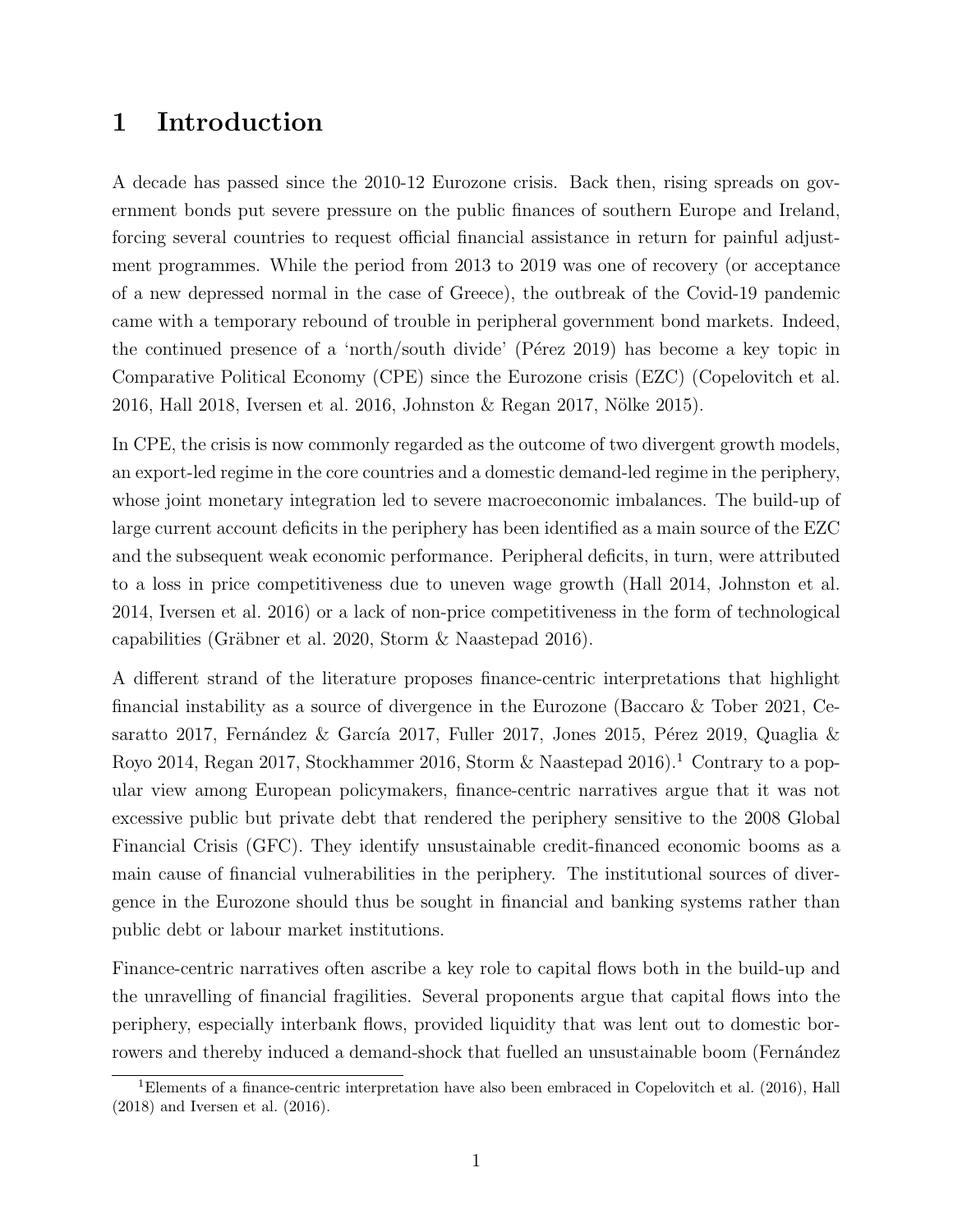& García 2017, [Fuller 2017,](#page-29-5) Pérez 2019, [Regan 2017\)](#page-31-3). In some accounts, these flows are attributed to high saving rates and current account surpluses in the core countries [\(Copelovitch](#page-28-0) [et al. 2016,](#page-28-0) [Fuller 2017,](#page-29-5) [Quaglia & Royo 2014,](#page-31-2) [Regan 2017\)](#page-31-3) that were 'recycled' in the periphery [\(Hall 2018\)](#page-29-0). Some authors further propose an interpretation of the Eurozone crisis as a balance-of-payments crisis that was triggered by a sudden stop in the capital flows that were needed to finance current account deficits [\(Copelovitch et al. 2016,](#page-28-0) [Hall 2018,](#page-29-0) [Fuller](#page-29-5) [2017,](#page-29-5) [Quaglia & Royo 2014\)](#page-31-2).

The present paper embraces the finance-centric view of the Eurozone's north-south divide, which rightly highlights destabilising financial dynamics in the periphery's private sectors. However, it argues that the proposed mechanisms through which capital flows impact financial instability require clarification. There has been a tendency in some accounts to borrow a bit too uncritically from mainstream economics, as reflected in metaphors such as the 'recycling of surpluses' and the 'fuelling of credit booms'. The underlying neoclassical understanding of the economy, in which financial dynamics are driven by the supply of savings, leads to a fixation on current account imbalances and on net capital flows from surplus countries. This can impede an understanding of the relevant financial mechanisms, specifically the role of speculative gross capital flows that are independent from saving.

This paper offers an alternative theoretical lens to examine the role of gross capital flows in the Eurozone, drawing on post-Keynesian (PK) macroeconomic theory. Contributing to recent efforts to integrate the PK theory of demand regimes into CPE [\(Baccaro & Pontusson](#page-27-1) [2016,](#page-27-1) [Behringer & van Treeck 2019,](#page-27-2) [Hein et al. 2020,](#page-29-6) [Kohler & Stockhammer 2021,](#page-30-3) [Stock](#page-31-5)[hammer 2022\)](#page-31-5), this paper utilises the *monetary* aspects of PK theory. In this approach, money is created by commercial banks when new loans are made [\(Lavoie 2014,](#page-30-4) chap.4). The financing of economic expenditures is thus not constrained by the supply of saving as assumed in neoclassical theory. While commercial banks therefore play a relatively passive role in the accommodation of credit demand, PK theory highlights the speculative nature of asset markets, where herd behaviour and sudden changes in risk perceptions can given rise to booms and busts. The paper applies this PK monetary perspective to international financial transactions in the Eurozone to clarify the role of capital flows in a finance-centric view of its north-south divide.

Three arguments are made. First, an exclusive focus on the financial account and thus on net capital flows is not helpful. From a monetary perspective, current account deficits are financed endogenously by bank inflows. Net capital inflows are thus an outcome, not a cause of current account deficits. A consideration of potentially destabilising financial flows requires a focus on gross capital flows that are independent of trade. Importantly, these gross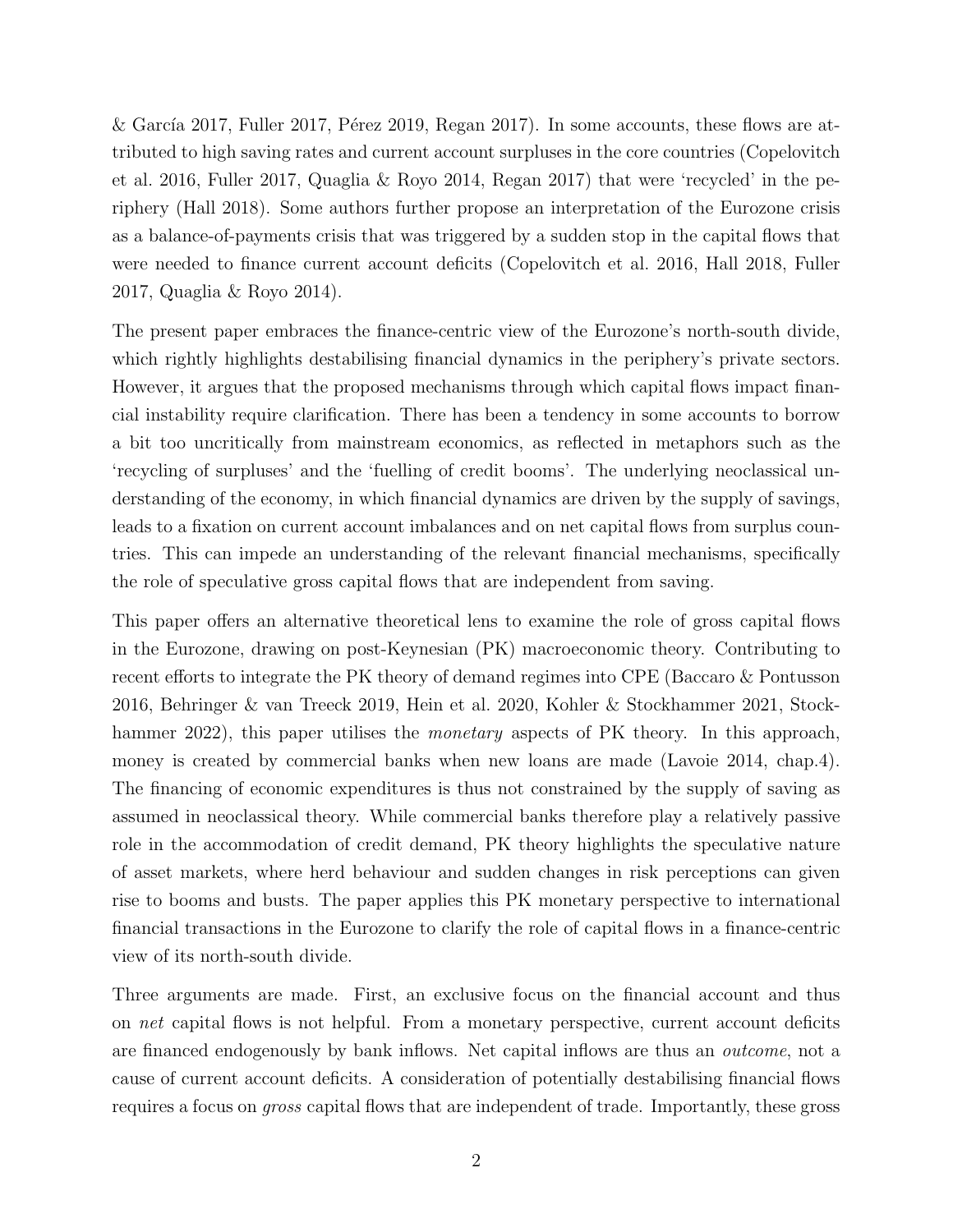flows need not stem from a 'recycling of surpluses' (or excess savings) of core countries. In a monetary economy, the creation of gross financial flows is not constrained by prior saving and may just as well originate from countries that are net borrowers.

Second, the causal role of capital flows in driving unsustainable booms needs to be reconsidered. In particular, some authors have placed a strong focus on interbank flows whose causal relevance for current account imbalances is questionable. In a PK monetary perspective, these flows are an outcome of the demand for foreign credit, not a driver of expenditures. Instead, the paper identifies portfolio flows into government bond markets and foreign direct investment (FDI) in real estate as potential drivers of destabilising speculative dynamics in the periphery.

Third, both the EZC and the recent rise in peripheral spreads during the outbreak of the pandemic should better be regarded as a speculative attacks in government bond markets than balance-of-payments crises. A closer inspection of capital flows around these events suggests that they entailed a sudden stop in *gross* portfolio debt flows, which led to a fall in government bond prices. By contrast, thanks to access to central bank liquidity, bank flows that were needed to finance trade deficits remained relatively constant during the 2010-12 EZC, casting doubt on the balance-of-payments crisis view.

The analysis has useful implications for research in CPE, which are spelled out in detail in the conclusion. First, comparative analyses of financial instability should focus on cross-country differences in the size and risk appetite of domestic financial systems rather than current account positions. Second, institutions related to housing and the investment strategies of foreign investors may influence why peripheral countries are especially prone to speculative portfolio and FDI flows. Third, central banks play a critical role in preventing speculative attacks in peripheral government bonds markets, raising the question under which conditions they are willing to play this role. Finally, domestic financial cycles in house prices and private debt may be quite independent from capital flows, warranting comparative analysis of domestic housing and financial institutions that render those cycles more volatile in the Eurozone's south.

The paper builds on a growing literature on gross capital flows [\(Borio & Disyatat 2011,](#page-27-3) [2015,](#page-27-4) [Tooze 2018\)](#page-31-6) and on empirical studies that use an endogenous-money perspective to understand European imbalances [\(Barredo-Zuriarrain 2019,](#page-27-5) [Febrero et al. 2019\)](#page-28-3). It contributes by specifically engaging with finance-centric narratives in CPE. It provides a theoretical discussion that not only encompasses the theory of endogenous money but also considers the impact of speculative capital flows on asset prices. It further clarifies the relevant account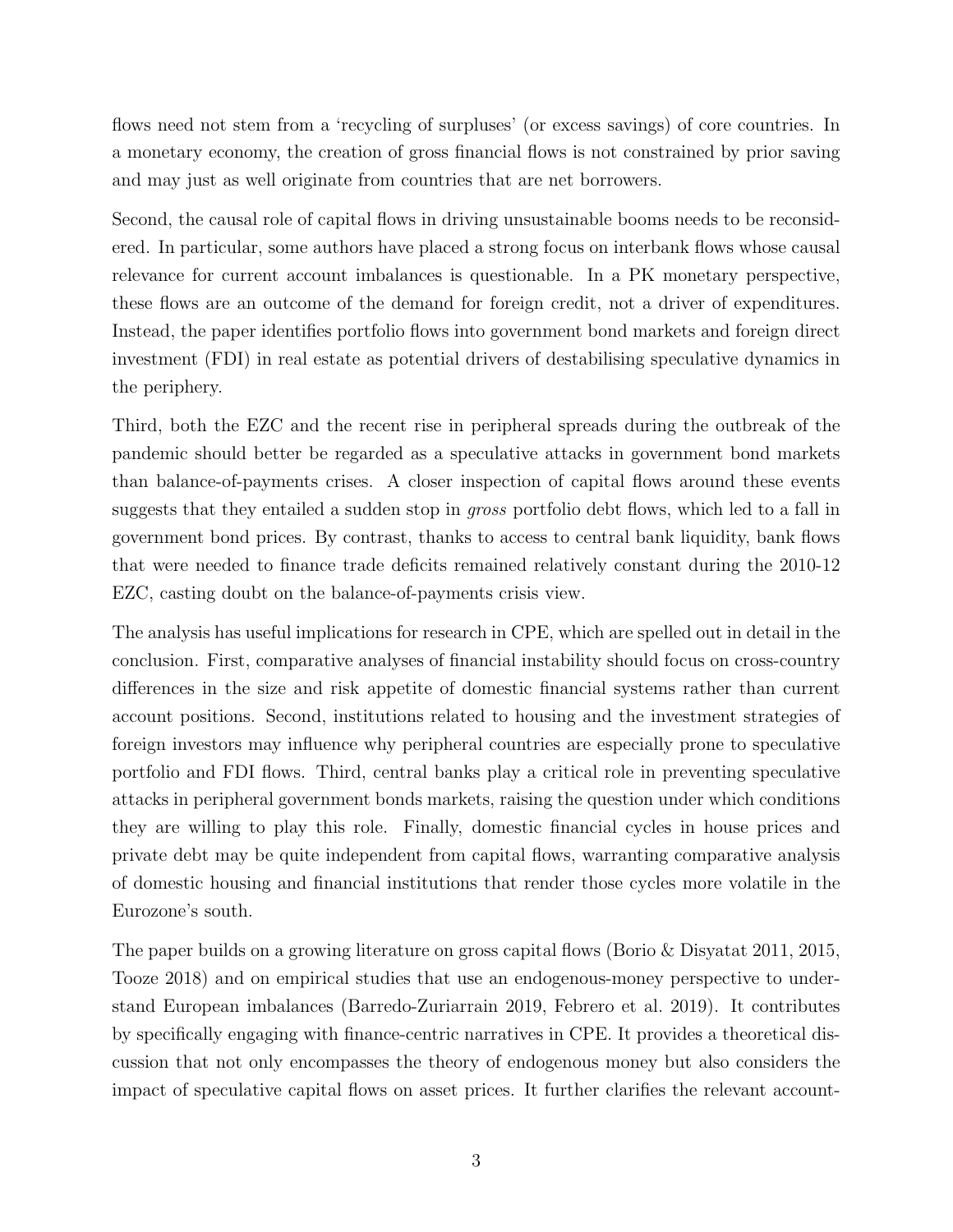ing relationships and offers an empirical illustration with disaggregated balance-of-payments data on gross flows. Finally, it is noteworthy that while this paper focuses on the CPE debate on the Eurozone, it is also relevant for research in International Political Economy where the 'recycling of surpluses'-argument has been adopted to explain the global sources of domestic financial instability (e.g. [Schwartz 2008](#page-31-7) on the US sub-prime crisis).

Before discussing the three main arguments in sections [3](#page-7-0)[–5,](#page-18-0) the paper briefly outlines the theoretical foundations of its PK monetary perspective and contrast it with neoclassical loanable funds theory.

# 2 Post-Keynesian monetary theory vs neoclassical loanable funds

While the finance-centric narratives' emphasis on financial instability generally dovetails with PK theory, some of its arguments that will be discussed below appear to be informed by neoclassical loanable funds theory.[2](#page-5-0) The neoclassical view of credit is based on the assumption that banks lend out loanable funds (see [Jakab & Kumhof 2019\)](#page-29-7). In this view, banks first need to collect deposits (loanable funds) from savers before they can make loans to borrowers. As deposits originate from saving, which in turn is real income that is not consumed, they are tightly linked to physical resources generated in economic production. Correspondingly, loanable funds tend to be scarce, and the demand and supply of funds are brought into equilibrium through a flexible rate of interest. If households decide to save more for a given rate of interest, the supply of loanable funds will increase, putting downward pressure on the interest rate until demand equals supply. An international version of this is the notion of a 'global saving glut' in countries with current account surpluses that depresses interest rates and leads to more borrowing in deficit countries [\(Bernanke 2005,](#page-27-6) [Caballero](#page-28-4) [et al. 2008\)](#page-28-4).

The PK monetary theory of credit is radically different from the loanable funds framework. At its heart is the principle of endogenous money according to which commercial banks endogenously create new deposit money when they make loans.<sup>[3](#page-5-1)</sup> The creation of new loans, and by extension money, is driven by the demand for credit [\(Lavoie 2014,](#page-30-4) chap.4, and

<span id="page-5-1"></span><span id="page-5-0"></span><sup>&</sup>lt;sup>2</sup>See also Baccaro  $\&$  Tober 2021 on this point.

<sup>&</sup>lt;sup>3</sup>While most consistently used in PK theory, the theory of endogenous money has recently also been endorsed by economists at central banks, rating agencies, and the Bank for International Settlements [\(Jakab](#page-29-7) [& Kumhof 2019,](#page-29-7) [McLeay et al. 2014,](#page-30-5) [Sheard 2013\)](#page-31-8), as well as in the Critical Macro-finance approach [\(Murau](#page-30-6) [& Pforr 2020\)](#page-30-6).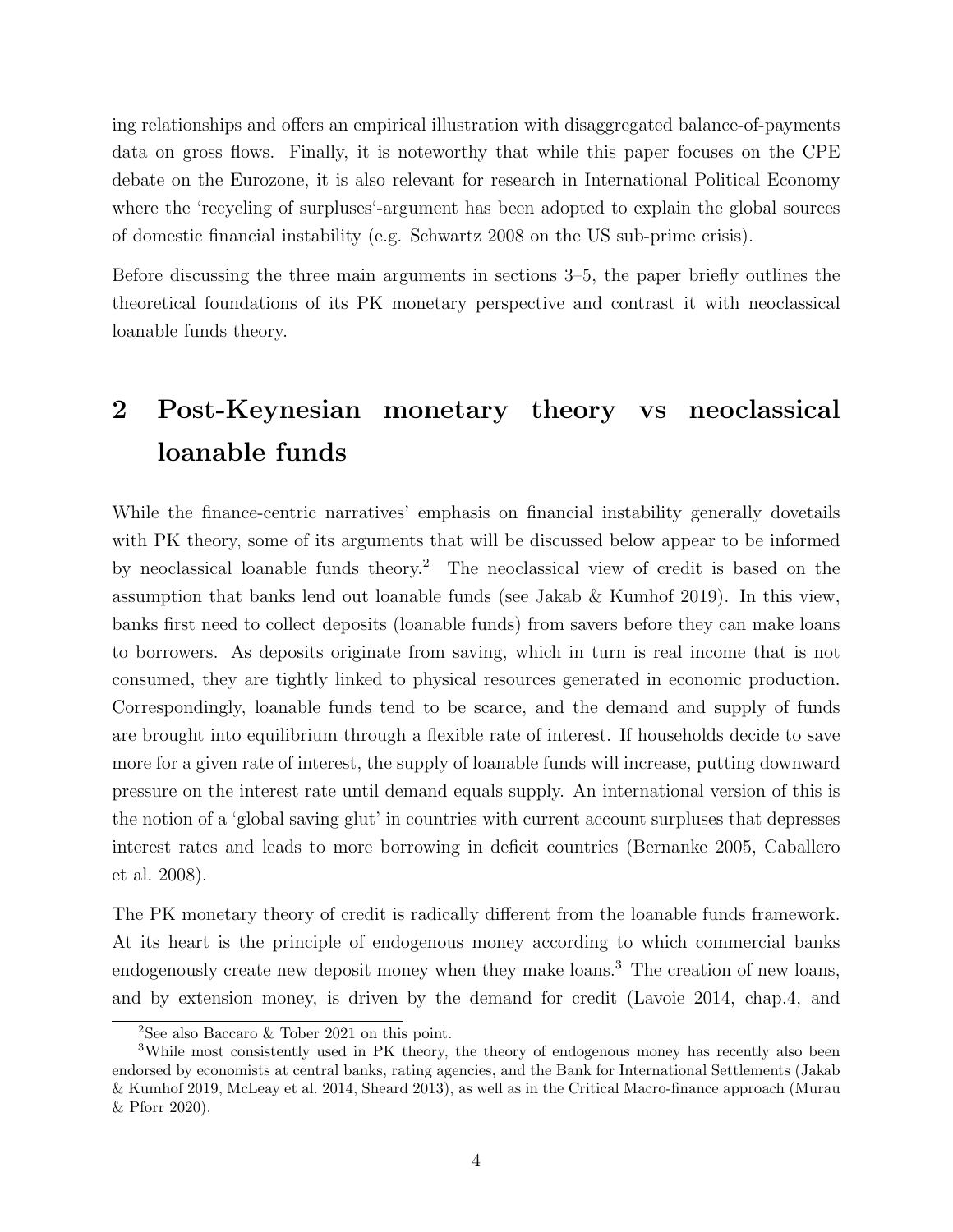[Ingham 2004,](#page-29-8) chaps.2+4 for a sociological perspective). Provided borrowers are creditworthy, commercial banks accommodate the demand for credit at a given interest rate without first having to collect the deposits of savers. Having created new deposit money for borrowers, banks may in turn borrow reserves from the central bank to stay liquid. Short-term interest rates are then not determined on the market for loanable funds but by monetary policy through the central bank's monopoly on the creation of new reserves. Unlike commercial banks, non-bank actors do not have access to central bank liquidity, nor can they issue deposit money.

With private banks capable of creating money, the supply of purchasing power to finance expenditures is an elastic variable that is independent from the previous production and saving of physical resources, e.g. export surpluses. Saving and financing are thus conceptually distinct: the latter is not constrained by the former. Since commercial banks play a relatively passive role in this theory, attention is drawn to the drivers of credit demand. Keynes and [Minsky](#page-30-7) [\(2008\)](#page-30-7) regarded the interplay between speculative behaviour and asset prices as key:[4](#page-6-0) during periods of optimism actors invest in riskier assets, whose prices thus go up, and are willing to take out credit to do so. This increases financial fragility in the economy. Sudden changes in risk perceptions can then lead to fire sales of assets, which prick the bubble and force overindebted agents to deleverage. PK theory thereby draws attention to speculative asset markets as drivers of financial instability (as opposed to an increased availability of loanable funds through more saving). This comes with a focus on non-bank financial institutions, such as institutional investors, as key players in these asset markets rather than commercial banks. In the following, an additional analytical tool from this approach will be utilised: balance-sheet accounting that keeps track of the underlying financial relationships in a monetary economy [\(Bezemer 2010\)](#page-27-7). The next section shows that the theory of endogenous money combined with accounting provides conceptual clarification on the relationship between net capital flows, current accounts, and excess savings.

<span id="page-6-0"></span><sup>4</sup>See [Franke & Westerhoff](#page-28-5) [\(2017\)](#page-28-5) for a recent theoretical survey of speculative dynamics in Keynesian economics.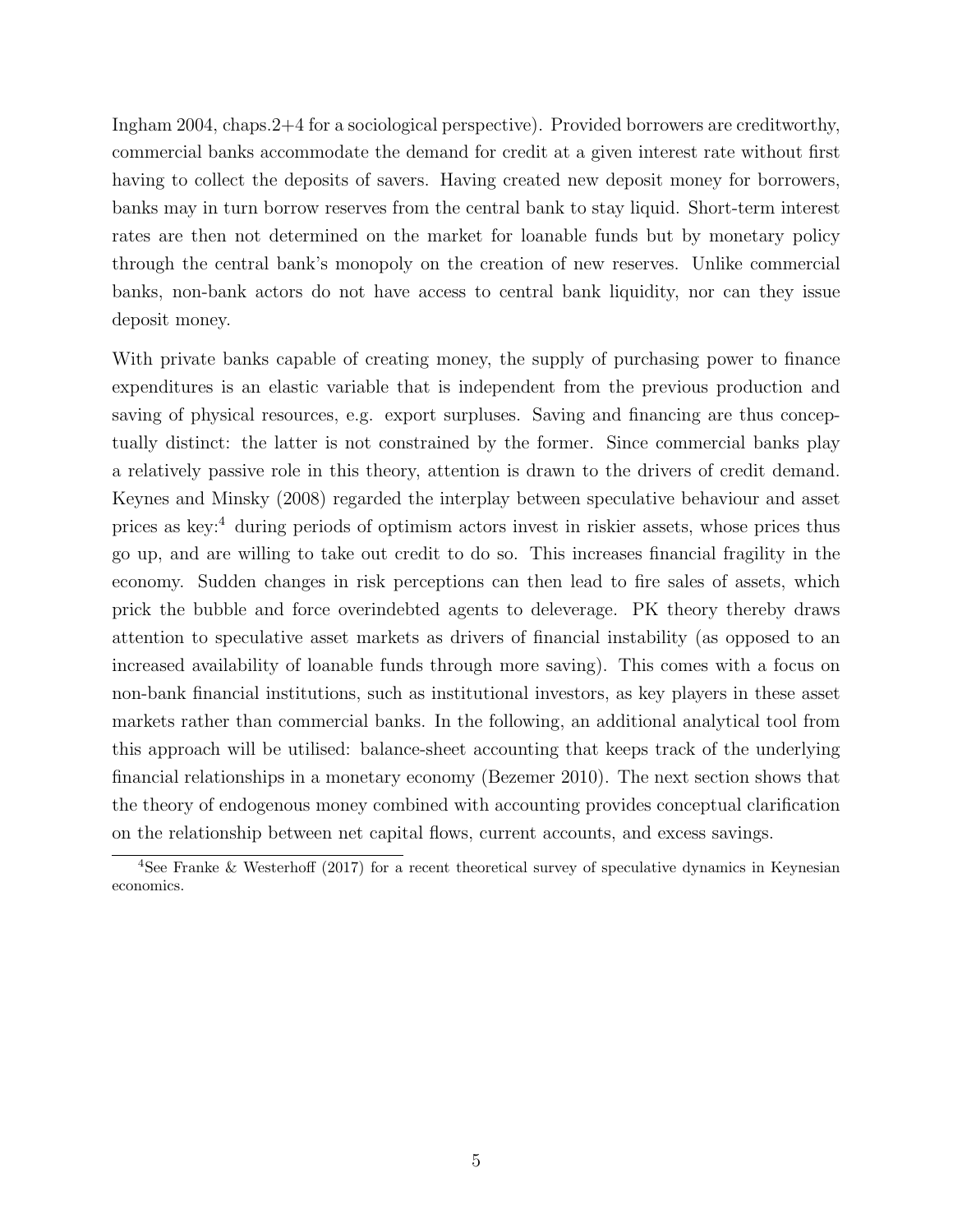# <span id="page-7-0"></span>3 On net capital flows, current accounts, and the recycling of surpluses

### 3.1 Trade flows and net capital flows

Current account imbalances are widely regarded as a key factor in the Eurozone's northsouth divide. Finance-centric narratives often emphasise capital flows as opposed to com-petitiveness as their main drivers [\(Jones 2015,](#page-30-2) [Regan 2017,](#page-31-3) [Fuller 2017,](#page-29-5) Pérez 2019, [Storm](#page-31-1) [& Naastepad 2016\)](#page-31-1). The argument is sometimes framed using the balance-of-payments identity: 'unsustainable current account imbalances were driven by changes in the capital account' [\(Storm & Naastepad 2016,](#page-31-1) pp. 64-65) or 'the financial account essentially clears "first": it is the presence of extra capital which causally precedes the decision to import' [\(Fuller 2017,](#page-29-5) p.6). Based on this idea, it is argued that the rising current account deficits after the introduction of the euro are the direct outcome of massive capital flows into the periphery. Fuller (2017, p.6) justifies the causal primacy of the financial account with the claim that an importer cannot 'conjure money from thin air' and thus needs to attract foreign saving before they can pay for (net) imports.

However, the argument that financial accounts drive current accounts implicitly builds on a loanable funds view that equates physical resources with financial resources. In a PK monetary perspective, domestic banks can indeed create purchasing power out of thin air, which can then be used to pay for imports.<sup>[5](#page-7-1)</sup> The transfer of domestically generated deposits to a foreign exporter then constitutes a net capital inflow as the flip-side of the import. It is thus the decision to import that generates accompanying net financial flows [\(Lavoie 2014,](#page-30-4) chap.7, [Harvey 2019\)](#page-29-9).

To clarify how trade flows drive net capital flows, consider how the principle of endogenous money plays out on the balance sheets of the trading partners' commercial banks. Suppose a firm in a peripheral Eurozone country takes out a loan to finance the construction of new office buildings. The firm's bank correspondingly creates new euro deposits when making the loan (row 1 of Table [1\)](#page-8-0). Importantly, when making the loan, the bank does not have to draw on any previously obtained liquid funds. It simply generates the deposit money that it lends to the borrower. In a second step, some of the deposits are used to import equipment from a firm located the Eurozone's north (row 2). As a result, the southern bank loses some of its reserves with the national central bank, which end up in the reserve account of the

<span id="page-7-1"></span><sup>&</sup>lt;sup>5</sup>This holds even more so in a currency union, where imports are invoiced in the importer's currency.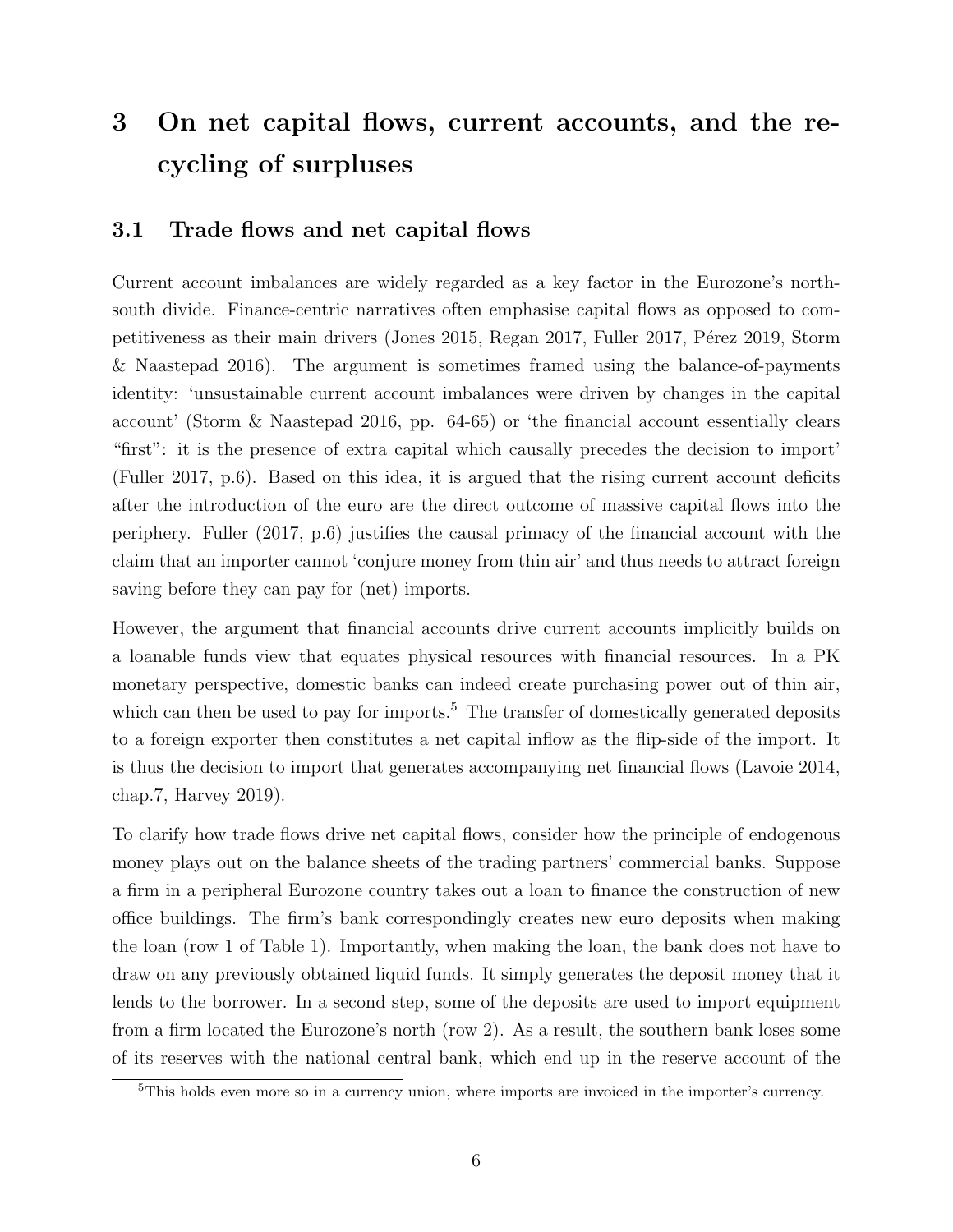northern bank.<sup>[6](#page-8-1)</sup> To stay liquid and meet legal minimum reserve requirements, the southern bank will now want to replenish its reserves. There are several ways in which this can be accomplished, the most straightforward one being an interbank loan from the northern bank, which in turn is likely to want to get rid of its excess reserves (row 3).[7](#page-8-2)

<span id="page-8-0"></span>

|                   | Bank of southern importer             |                                         | Bank of northern exporter                     |                                    |
|-------------------|---------------------------------------|-----------------------------------------|-----------------------------------------------|------------------------------------|
|                   | Assets                                | Liabilities                             | Assets                                        | Liabilities                        |
| (1)               | Reserves<br>$+$ Loan to local<br>firm | $+$ Deposit                             |                                               |                                    |
| $\left( 2\right)$ | $-$ Reserves<br>Loan                  | $-Deposit$                              | $+$ Reserves                                  | $+$ Deposit from<br>local exporter |
| $\left( 3\right)$ | $+$ Reserves                          | $+$ Interbank loan<br>$(+\mathrm{KIF})$ | $-Reserves$<br>$+$ Interbank loan<br>$(+KOF)$ |                                    |

Table 1: Endogenous financing of imports in the Eurozone: south imports from north

Note: KIF: gross capital inflow; KOF: gross capital outflow.

To complete the discussion of the relevant accounting, consider what happens in the balanceof-payments (BoP). A simplified version of the BoP looks as follows:[8](#page-8-3)

 $CA + FA = 0$ ,

<span id="page-8-1"></span><sup>&</sup>lt;sup>6</sup>In the Eurozone, this transaction is settled through the TARGET2 system, and the national central bank of the southern bank will incur a TARGET2 liability to match the loss in reserves (see [Whelan 2014\)](#page-31-9). The TARGET2 liability will disappear when the southern bank borrows back reserves from the northern bank.

<span id="page-8-2"></span><sup>7</sup>Alternatively, the southern bank could issue a bond or sell an asset to a foreigner, but the final outcome (the replenishment of reserves) would be the same.

<span id="page-8-3"></span><sup>8</sup>See [Kohler](#page-30-8) [\(2020\)](#page-30-8) for an introduction to gross capital flows in the BoP. The BoP depicted here abstracts from changes in foreign exchange reserves and what the IMF calls the 'capital account'. The former arises when the central bank intervenes in foreign exchange markets and the latter is typically small and contains only very specific transactions such as transfers of non-financial assets.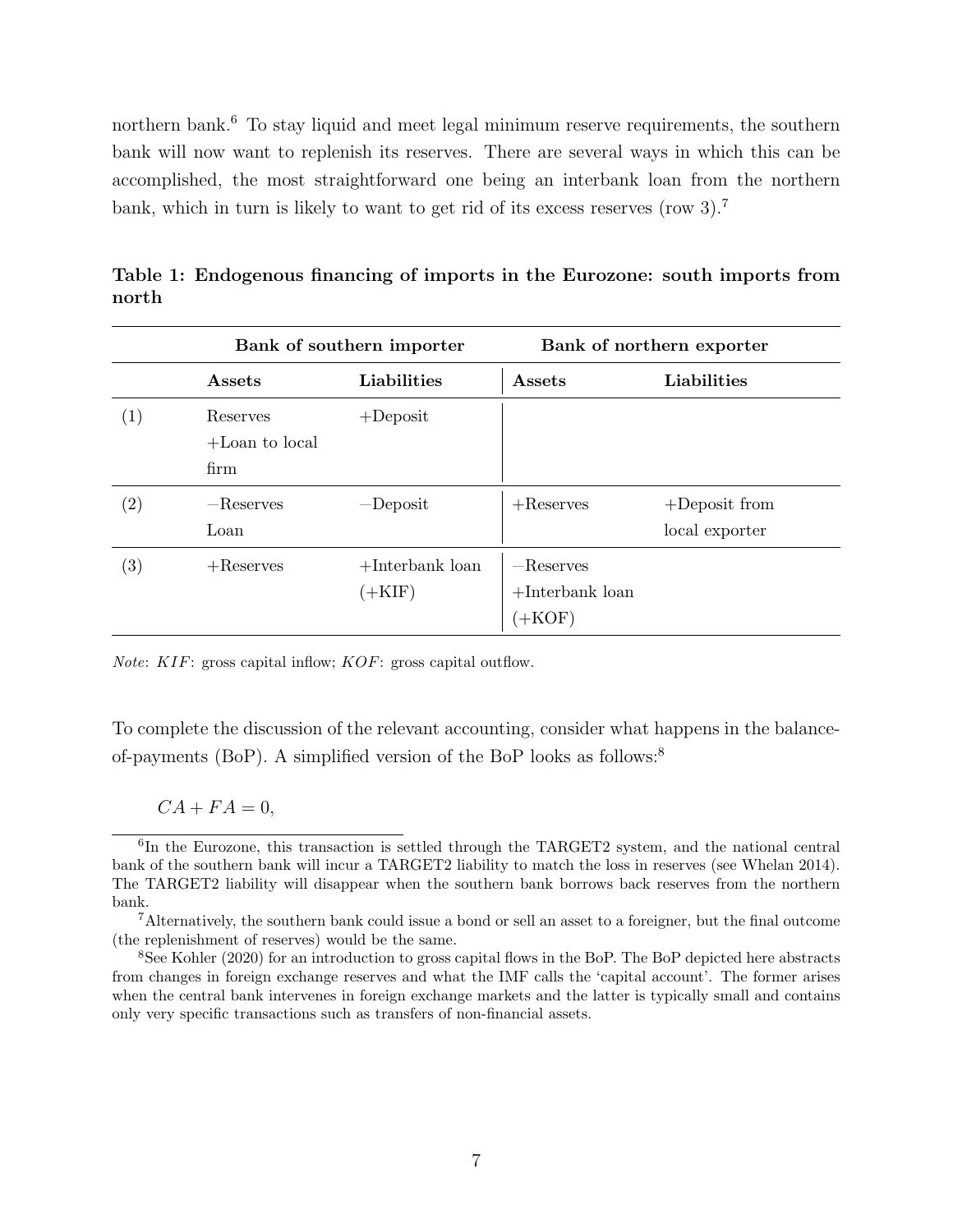or in more disaggregated form:

$$
\underbrace{X - M + NFI}_{CA} + \underbrace{KIF - KOF}_{FA} = 0,
$$

where the current account  $(CA)$  records exports  $(X)$  and imports  $(M)$  of goods and services plus net foreign income  $(NFI)$ , i.e. foreign earnings minus foreign payments. The financial account  $(FA)$  records gross capital inflows  $(KIF)$  minus gross capital outflows  $(KOF)$ . Importantly, the financial account is thus equal to net capital inflows  $(FA = KIF - KOF).$ 

The net import of the southern firm and the corresponding loss and subsequent replenishment of bank reserves illustrated in Table [1](#page-8-0) is thus reflected in a net capital inflow. The latter is recorded in the BoP as an increase in the financial account:  $X-\uparrow M+NFI$  $\downarrow$ CA  $+ \uparrow KIF - KOF$  $\uparrow$  FA  $= 0$ . In the PK monetary perspective, it is thus changes in the current account that drive changes of the financial account, not the other way around.

Trade-related capital flows are demand-driven and therefore not causally prior to current account deficits.

Importantly, this does not mean that the role of capital flows is confined to the accommodation of trade flows. As our analysis has shown, it is only net capital flows that are related to trade. As will be discussed in more detail below, gross capital flows are a broader category that also entail pure financial flows that are unrelated to trade. Therefore, any analysis of capital flows must carefully distinguish gross financial flows from net capital flows, especially bank flows, that arise in the context of trade finance. Unfortunately, the popular 'financial account drives current account' framing restricts the analysis of capital flows to trade-related net flows.

#### 3.2 Capital flows need not stem from excess savings

Another issue related to loanable funds theory is the prominent metaphor of a 'recycling of the surpluses' [\(Hall 2018,](#page-29-0) p.11). This is often used to identify the geographical direction of capital flows, specifically 'massive flow of funds from the surplus countries of northern Europe to the deficit countries of the European periphery' [\(Copelovitch et al. 2016,](#page-28-0) p.818; see also Fernández & García 2017, p.11; [Iversen et al. 2016,](#page-29-1) p.175; [Fuller 2017,](#page-29-5) p.8; [Quaglia](#page-31-2) [& Royo 2014,](#page-31-2) p.496; and [Regan 2017,](#page-31-3) pp.7+13). This metaphor suggests that capital flows stem from surplus countries that invest their excess savings in foreign assets. Current ac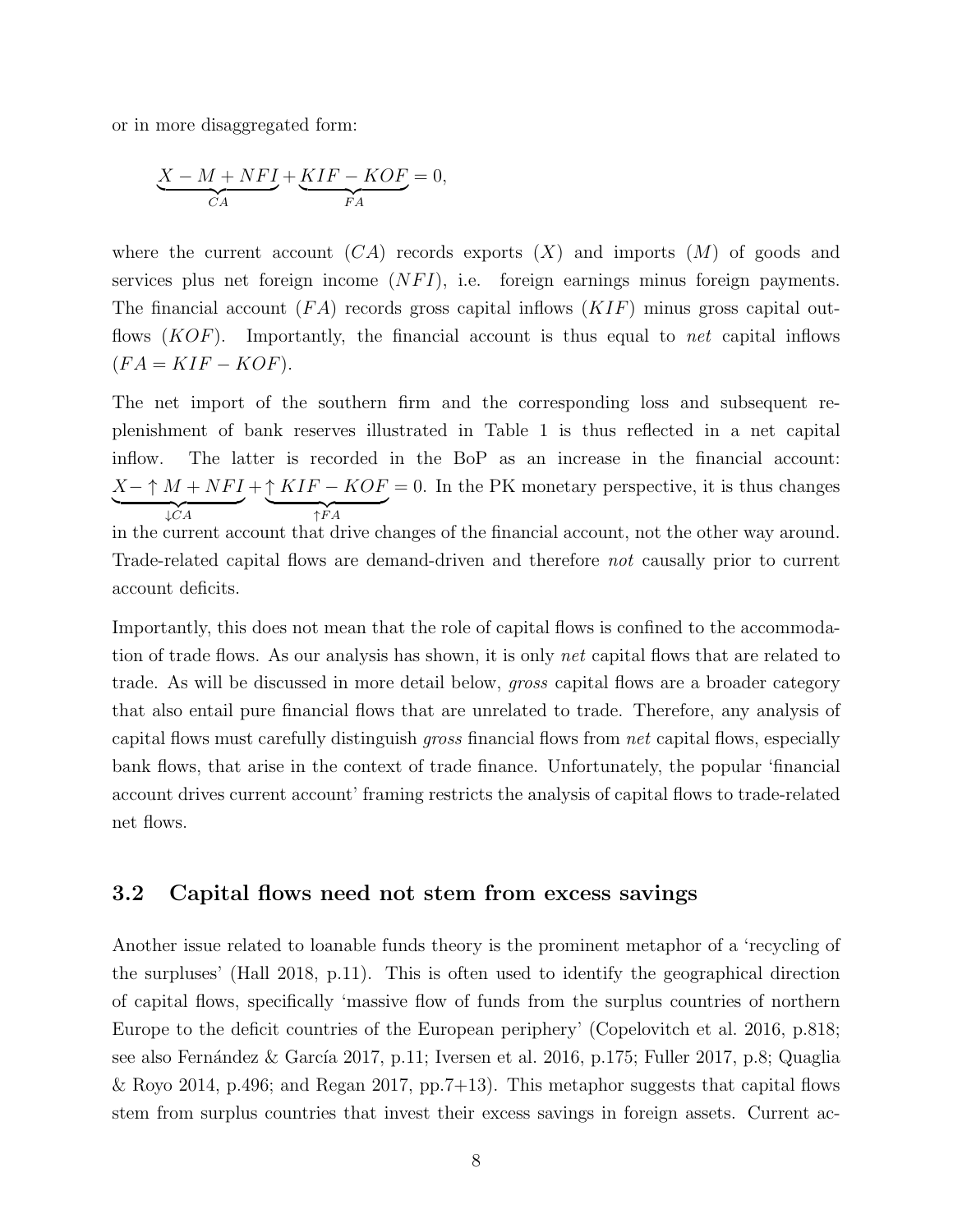count imbalances should thus be a strong indicator of the geographical direction of capital flows.

However, the recycling metaphor has both theoretical and empirical weaknesses. On the theoretical side, it ignores that financial outflows are not constrained by the presence of excess saving/export surpluses. It thus incorrectly attributes capital outflows to surplus countries only. This can lead to misleading geographical implications. Consider the example in Table [2.](#page-10-0) Suppose a firm from the deficit country Ireland imports a good from the surplus country Netherlands. The flow of deposits out of the Irish banking system is compensated by an interbank loan from France, which has a balanced current account. However, the lack of export surpluses does not prevent the French bank from creating the interbank loan without prior saving. The French bank, in turn, may borrow funds from the Netherlands. In this stylized but not unrealistic example, the financing of trade through financial flows is completely distinct from the countries' current account positions; contrary to what the recycling metaphor would suggest. Despite having a balanced current account, France generates a net capital flow to Ireland and receives itself a net inflow from the Netherlands.

<span id="page-10-0"></span>

| Irish bank |                | French bank   |               | Dutch bank    |                 |
|------------|----------------|---------------|---------------|---------------|-----------------|
| Assets     | Liabilities    | Assets        | Liabilities   | Assets        | Liabilities     |
|            | $-Deposits$ of |               |               |               | $+$ Deposits of |
|            | Irish          |               |               |               | Dutch           |
|            | importer       |               |               |               | exporter        |
|            | $+$ Interbank  | $+$ Interbank | $+$ Interbank | $+$ Interbank |                 |
|            | loan from      | loan to Irish | loan from     | loan to       |                 |
|            | French bank    | bank          | Dutch bank    | French bank   |                 |
|            | $(+KIF)$       | $(+KOF)$      | $(+KIF)$      | $+$ KOF)      |                 |

Table 2: Ireland imports goods from the Netherlands but receives net inflows from France

Note: KIF: gross capital inflow; KOF: gross capital outflow.

The recycling metaphor can also be empirically misleading. It narrows the attention to flows from surplus into deficit countries. While empirical work does confirm the presence of such flows in the run-up to the GFC, there were also large flows into surplus countries [\(Dooley 2017,](#page-28-6) [Hale & Obstfeld 2016,](#page-29-10) [Hobza & Zeugner 2014\)](#page-29-11). Figure [1](#page-11-0) reveals that the core countries Austria, Germany, the Netherlands, and Finland indeed increased their gross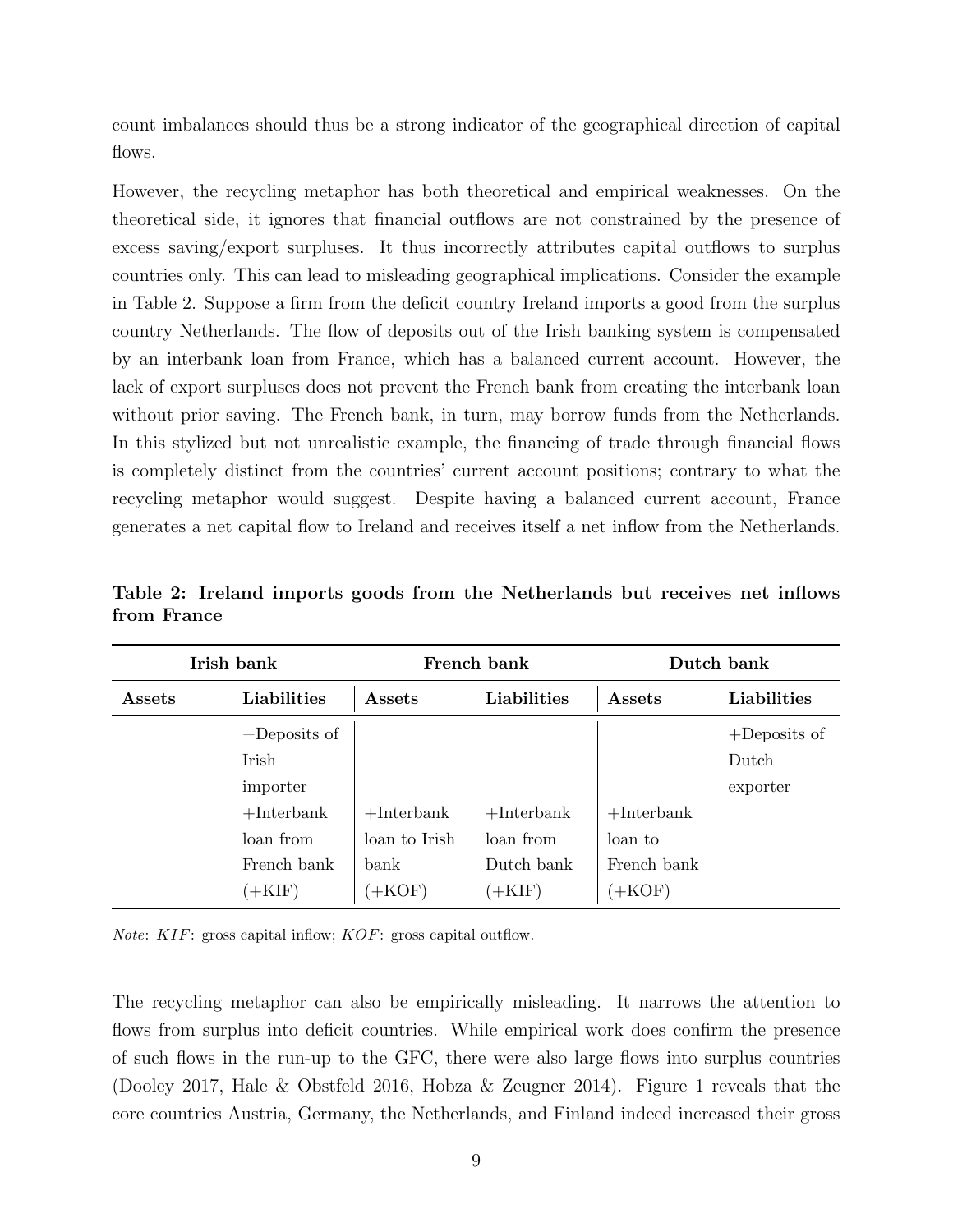inflows in this period despite running increased current account surpluses. For example, the Netherlands received gross inflows of around 105% of GDP in the first quarter of 2007 despite a whopping current account surplus of 4.8% of GDP. Furthermore, deficit countries can just as well originate gross capital flows. Figure [2](#page-12-0) shows that all peripheral countries, except Portugal, underwent rising capital outflows in a period in which their trade balances deteriorated. The most staggering case in point is Ireland, whose gross outflows (as a percent of GDP) increased by around 90%-pts between 2003 and 2007, while the current account balance (as a percent of GDP) deteriorated by around 6%-pts.

<span id="page-11-0"></span>



Data sources: IMF-BOP; author's calculations.

Notes: Gross capital inflows are the sum of foreign direct investment, portfolio investment, and other investment. 4-quarter moving sum (see [Forbes & Warnock 2012\)](#page-28-7).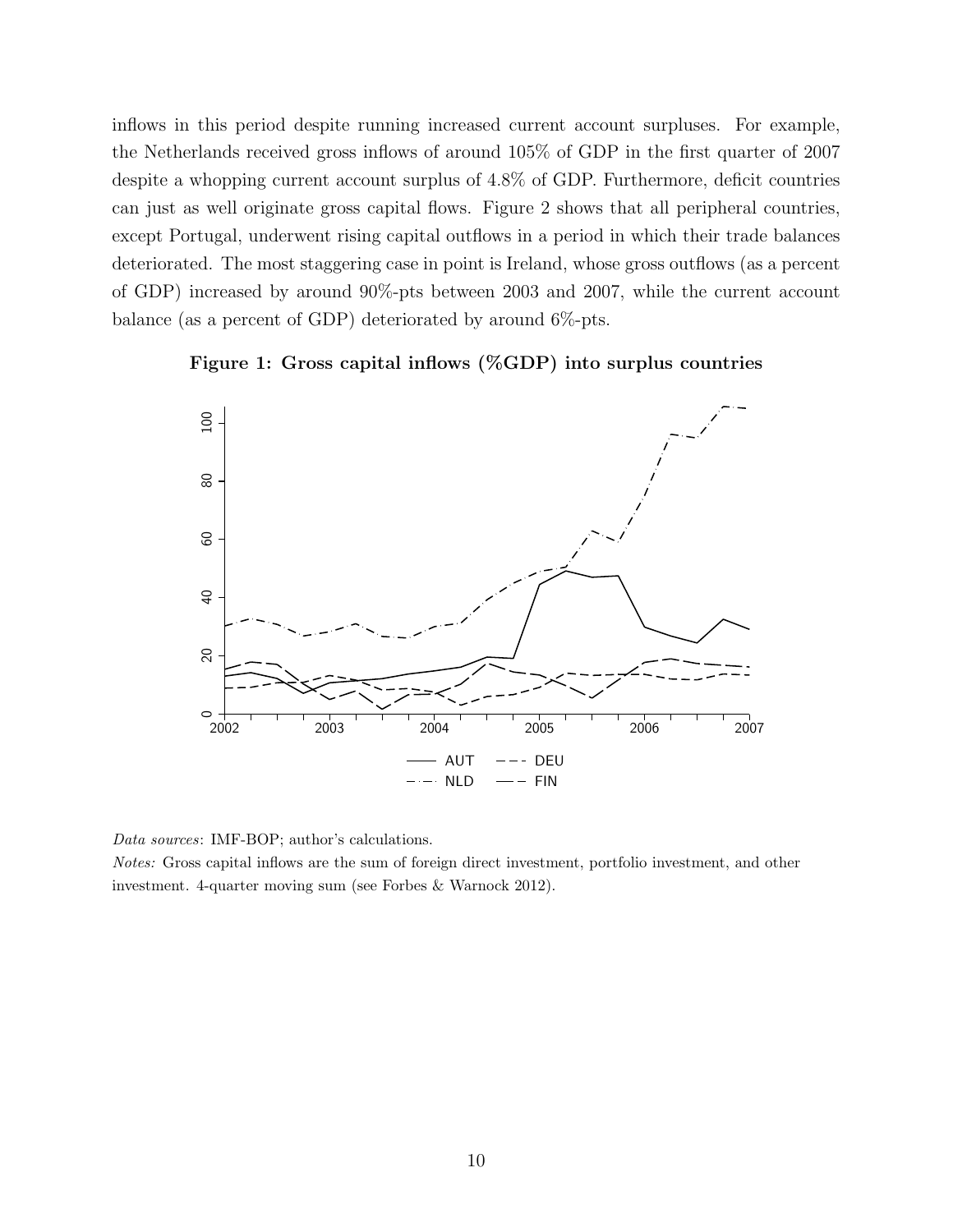

<span id="page-12-0"></span>

Data sources: IMF-BOP; author's calculations.

Notes: Gross capital outflows are the sum of foreign direct investment, portfolio investment, and other investment. 4-quarter moving sum (see [Forbes & Warnock 2012\)](#page-28-7). Y-axis for Ireland on the right-hand side.

Overall, this suggests that both surplus (core) and deficit (peripheral) countries increased their foreign assets and liabilities in the pre-GFC period. Indeed, a substantial proportion of gross inflows into the periphery was neither used to finance net imports nor to sit on excess reserves, but to finance foreign investments into risky portfolio assets (see Figure [A2](#page-34-0) in Appendix [B\)](#page-34-1).<sup>[9](#page-12-1)</sup> The 'recycling of surpluses' metaphor is not helpful for understanding these patterns of cross-border financial integration.

### <span id="page-12-2"></span>4 On gross capital flows and asymmetric booms

The previous section provides support for a point made by P $\acute{e}$ rez [\(2019,](#page-31-0) p.999), that 'capital flows can be motivated quite independently of activity captured in the current account'. A focus on such gross financial flows that are independent from trade is indeed key to a finance-centric narrative. However, how such pure financial flows affect financial instability

<span id="page-12-1"></span><sup>9</sup>See [Febrero et al.](#page-28-3) [\(2019\)](#page-28-3) for more details on the case of Spain.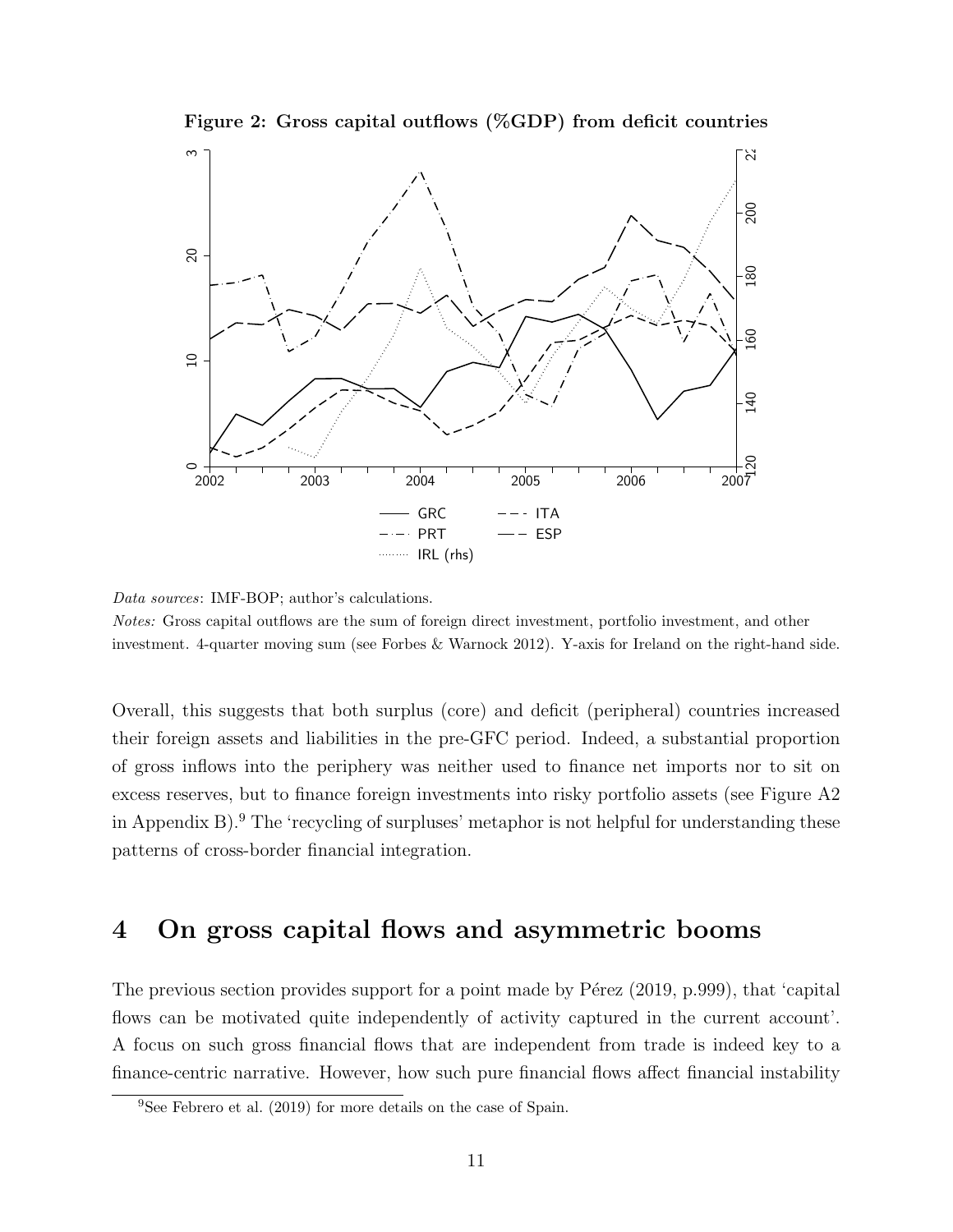during boom periods requires clarification. For example, [Iversen et al.](#page-29-1) [\(2016,](#page-29-1) p.173) express a widely held view that '[t]he flow of capital from north to south increased the growth rate in the south and put upward pressure on southern inflation', but offer little discussion of the underlying mechanisms. This section critically examines two channels through which different types of gross capital flows may contribute to the build-up of imbalances through booms that are asymmetric across north and south: first, interbank flows boost liquidity and stimulate domestic credit creation, and second portfolio and FDI flows into real estate drive up asset prices in the periphery. It will be argued that the first channel is inconsistent with a PK monetary perspective. The second one is theoretically plausible but requires more empirical scrutiny.

#### 4.1 Interbank flows and domestic lending

Some authors have argued that capital flows provide credit to domestic borrowers, which boosts demand (and inflation) [\(Copelovitch et al. 2016,](#page-28-0) pp.818-819; Fernández & García [2017,](#page-28-2) p.6; [Fuller 2017,](#page-29-5) p.9; [Hall 2014,](#page-29-2) p.1228; [Jones 2015,](#page-30-2) p.823; Pérez 2019, p.999; [Quaglia](#page-31-2) [& Royo 2014,](#page-31-2) pp.490-491; [Regan 2017,](#page-31-3) p.11). Pérez [\(2019,](#page-31-0) p.1003) identifies a 'sharp rise in cross-border interbank flows as a cause – and not just a consequence – of Eurozone current account imbalances'. [Quaglia & Royo](#page-31-2) [\(2014,](#page-31-2) pp.490-491) argue that Spanish banks 'borrowed on the interbank market and channelled this funding into the construction sector [...] sustaining a massive construction boom'. [Fuller](#page-29-5) [\(2017,](#page-29-5) p.9) emphasises the sale of assets by southern banks that gave them a 'boost in terms of loanable funds [...] which they would then lend to individuals and businesses'.

Table [3](#page-14-0) examines this proposed mechanism in more detail. Row 1 depicts the case where a southern bank takes out an interbank loan from a foreign bank. Unlike in the example discussed in Table [1,](#page-8-0) this inflow does not compensate a prior loss in reserves due to the financing of imports. As a result, reserves held with the national central bank increase. In the BoP, this leads to a simultaneous increase in gross capital inflows (the sale of a domestic liability to a foreigner) and an increase in gross capital outflows:<sup>[10](#page-13-0)</sup>  $X - M + NFI$  $\overline{CA}$  $+\uparrow KIF-\uparrow KOF$  $FA$  $= 0.$ 

<span id="page-13-0"></span><sup>10</sup>On the national central bank's balance sheet (not depicted in Table [3\)](#page-14-0), the increase in reserves is matched by an acquisition of TARGET2 assets, which in turn is recorded as a capital outflow in the BoP.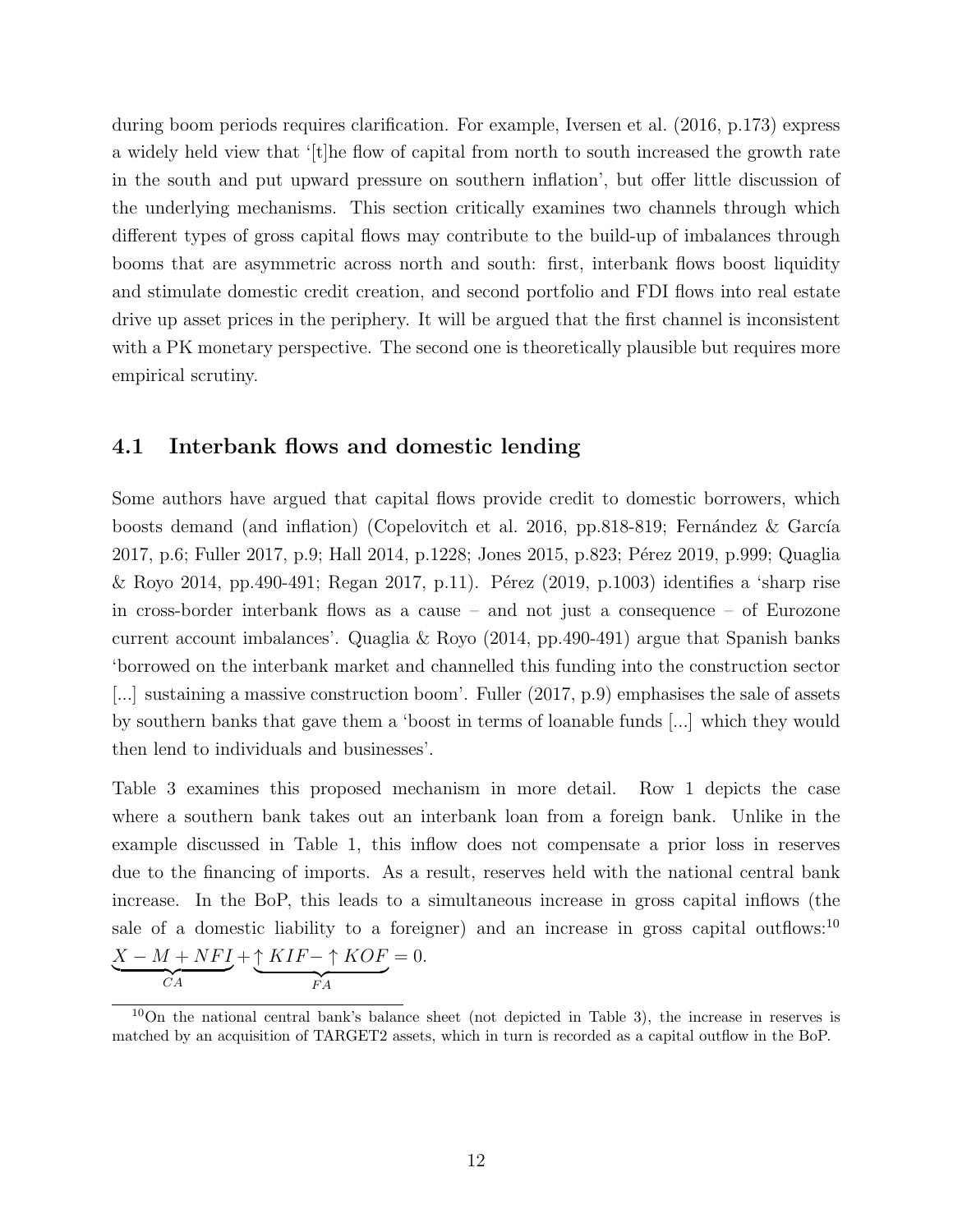<span id="page-14-0"></span>

|                   | Southern bank                                              |                               |                              | Foreign bank |
|-------------------|------------------------------------------------------------|-------------------------------|------------------------------|--------------|
|                   | Assets                                                     | Liabilities                   | Assets                       | Liabilities  |
| $\left( 1\right)$ | $+$ Reserves<br>$+KOF$                                     | $+$ Interbank loan<br>$+KIF)$ | $+$ Interbank loan<br>$+KOF$ |              |
| $\left( 2\right)$ | $-Gover$ ment<br>bond $(+KIF)$<br>$+$ Reserves<br>$(+KOF)$ |                               | $+Gover$<br>bond $(+KOF)$    |              |

Table 3: Southern bank obtains liquidity from foreign bank

Note: KIF: gross capital inflow; KOF: gross capital outflow. Corresponding changes on national central banks' balance sheets are omitted.

Can such a pure financial flow, which leaves the financial account unchanged, 'fuel' a domestic credit boom? From a PK monetary perspective, the are two problems with the argument that banks lent out the additional reserve. First, banks cannot lend out reserves to nonbanks [\(McLeay et al. 2014,](#page-30-5) [Sheard 2013\)](#page-31-8). This is a basic institutional feature of monetary systems in which only commercial banks hold reserve accounts with the central bank, while non-bank actors hold deposit accounts with commercial banks. To lend money to a nonbank, a commercial bank must credit the corresponding deposit account of the non-bank (as depicted in row 1 of Table [1\)](#page-8-0) rather than transferring reserves to the borrower. Second, commercial banks can only make new loans if there is a demand for them [\(Lavoie 2014,](#page-30-4) chap.4), but the capital inflow by itself does not alter credit demand. Banks do not per se need funds from abroad to increase lending, they need more credit-hungry customers.<sup>[11](#page-14-1)</sup>

A mechanism whereby intra-Eurozone interbank flows drove credit creation in the periphery is consistent with a neoclassical framework in which banks intermediate loanable funds. However, it is incompatible with PK monetary theory in which there is no mechanism whereby an increase in bank liquidity would automatically lead to more lending.[12](#page-14-2) Instead, interbank flows are largely a passive outcome of the refinancing decisions of domestic banks whose deposits have flown abroad [\(Febrero et al. 2019\)](#page-28-3).

<span id="page-14-1"></span><sup>&</sup>lt;sup>11</sup>Indeed, [Baccaro & Tober](#page-27-0) [\(2021\)](#page-27-0) find no statistically significant effect of foreign bank credit on nominal wage growth in the Eurozone once domestic credit creation is controlled for.

<span id="page-14-2"></span> $12$ It is conceivable that access to a larger European interbank market after the introduction of the euro induced individual banks to relax lending standards. However, this is an institutional change that affected the behaviour of domestic institutions, not a capital inflow from abroad as the causal driver.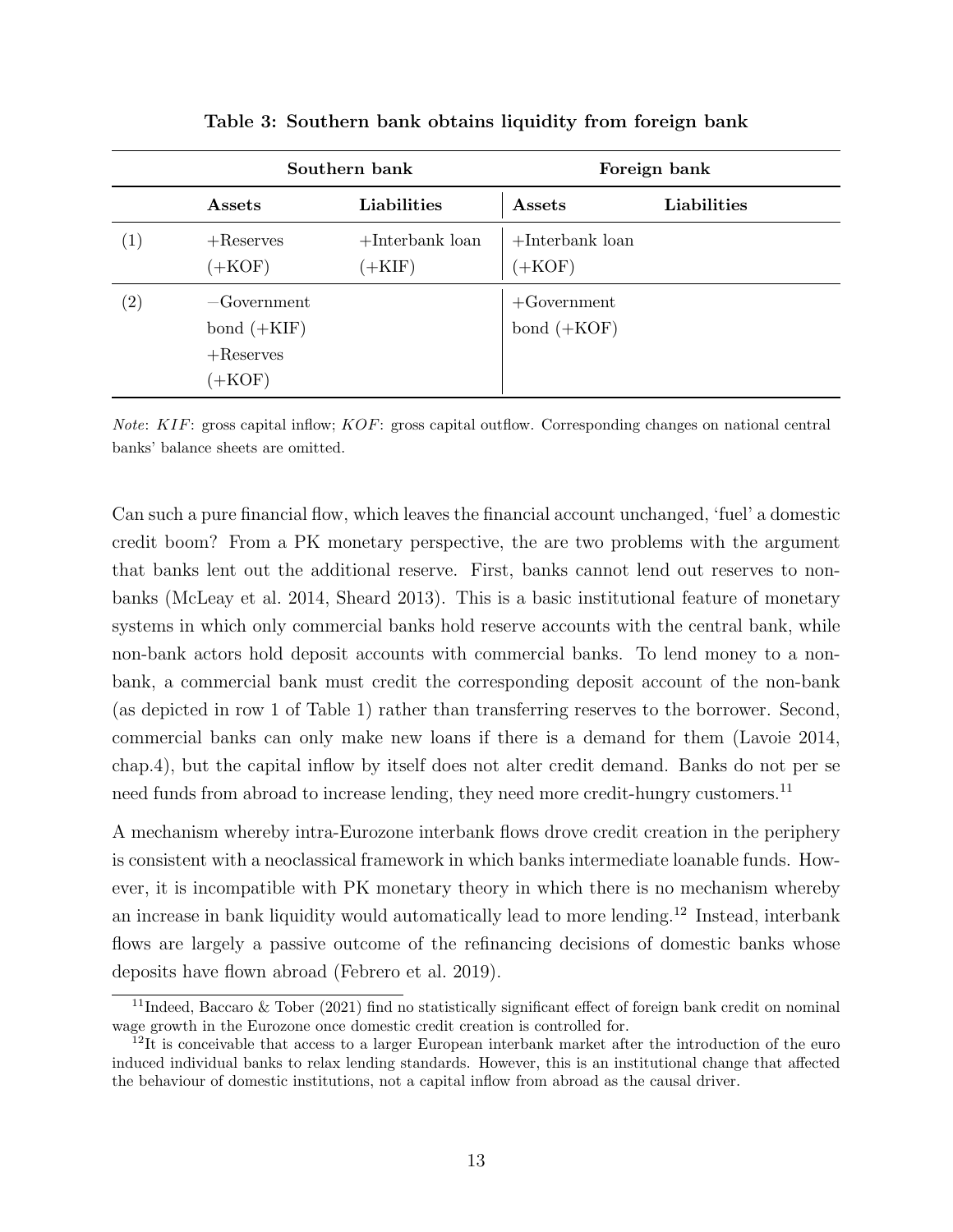#### 4.2 Portfolio and FDI flows and asset price dynamics

A PK finance-centric narrative directs attention away from bank liquidity to asset price dynamics as a driver of financial instability. This yields a second potential channel through which capital flows can impact asymmetric booms. It requires a shift in focus from interbank flows to portfolio and FDI flows. Consider now row 2 of Table [3,](#page-14-0) in which the southern bank sells a government bond to a foreign bank. While the increase in liquidity as such has no direct consequences, the sale of the bond may have. Unlike loans whose prices (i.e. interest rates) are largely fixed, trading of securities on secondary markets comes with price adjustment. Thus, the decision by the foreign bank to buy southern government bonds can indeed lead to excess demand for those bonds, pushing up their prices and depressing yields. Speculative behaviour may reinforce such dynamics for a while. Lower yields may then encourage private borrowing insofar they act as reference rates in private credit contracts. Indeed, falling interest rates due to capital inflows have been identified as one of the drivers of credit booms in the periphery [\(Fuller 2017,](#page-29-5) p.8) and there is statistical evidence that portfolio bond inflows reduce long-term yields [\(Carvalho & Fidora 2015,](#page-28-8) [Warnock & Warnock](#page-31-10) [2009\)](#page-31-10).

However, to what extent capital inflows were relevant in influencing long-term yields in the Eurozone and whether this, in turn, had any effects on domestic lending is an empirical question that is rarely discussed. In the Eurozone, yields on 10-year government bonds had effectively converged by the time the euro was introduced in 1999 (see [Shambaugh 2012,](#page-31-11) p.167). Indeed, interest-rate convergence was part of the Maastricht criteria. Such a uniform behaviour of long-term rates does not fit with a story where massive capital flows into the south after the introduction of the euro drove down relative borrowing cost.

Another open question relates to the relationship between long-term yields and credit conditions for private domestic borrowers. In PK monetary theory, banks set lending rates by charging a premium on their refinancing cost, which in turn are determined by monetary policy [\(Lavoie 2014,](#page-30-4) chap.4). The premium may depend on risk perceptions in financial markets, which constitutes a mechanism through which long-term yields could impact lending rates. To assess the effect of bond yields on mortgage rates, we conduct a simple statistical exercise for Spain and Ireland, the peripheral countries with the most pronounced financial booms before the GFC. We regress mortgage rates over the period 1999M1 - 2007M12 on the long-term interest rate on government bonds to proxy spillover effects of portfolio bond flows into mortgage markets, controlling for the policy rate set by the ECB (see Appendix [A](#page-32-0) for details). The long-run coefficients for both bond yields and the policy rate are positive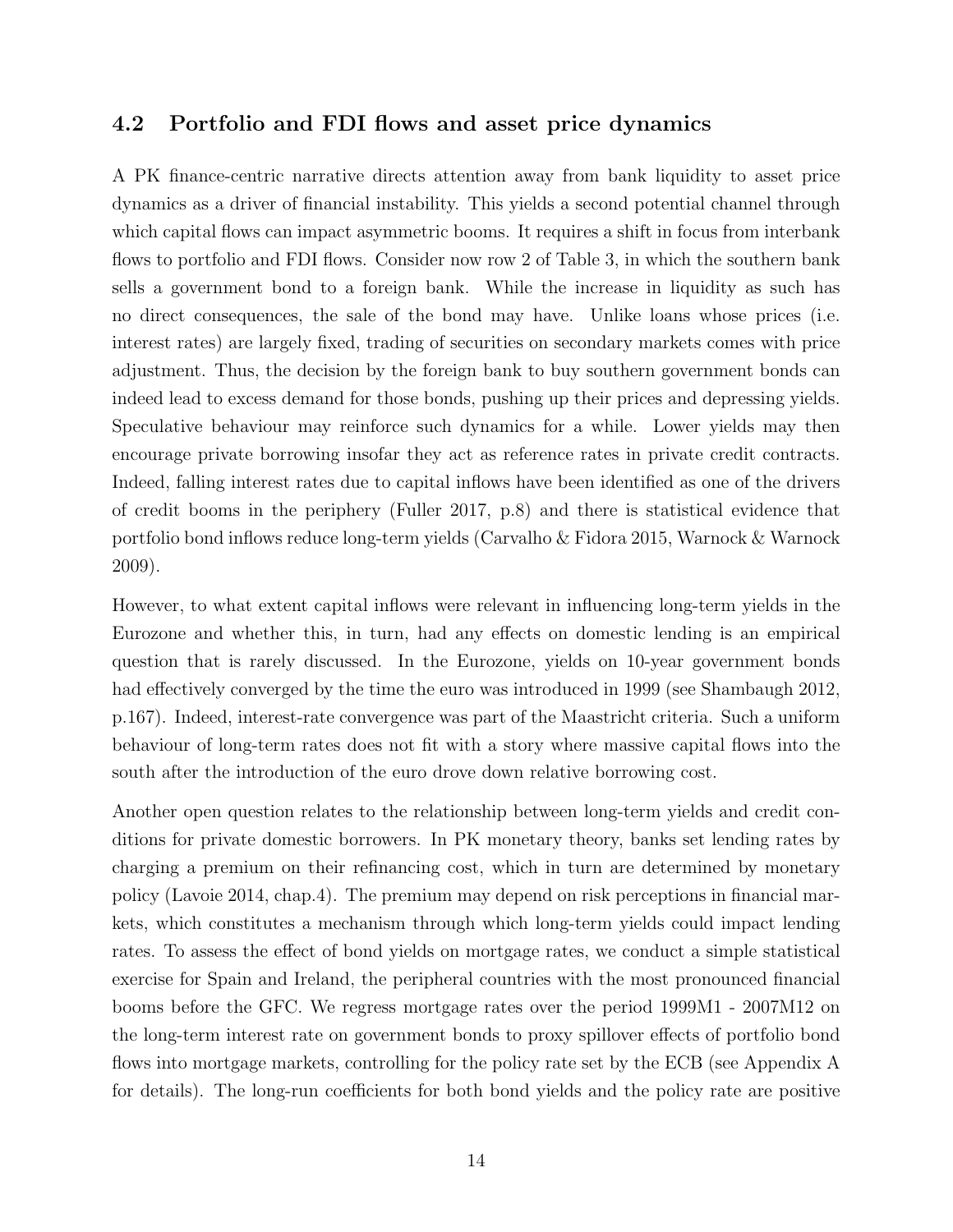and statistically significant, but the latter is much larger. A simple calculation shows that the policy rate explains 73% (Spain) and 93% (Ireland) of the fall in mortgage rates between 2001 and 2004, whereas long-term rates only explain 7% and 3%, respectively. This result makes it difficult to attribute favourable borrowing costs during the peripheral boom to an asymmetric shock in portfolio bond inflows that drove down yields. By contrast, expansionary monetary policy in conjunction with specific national institutions that encourage private credit [\(Fuller 2015\)](#page-29-12), such as variable-rate mortgages and high maximum loan-to-value ratios, are likely to have been more relevant.<sup>[13](#page-16-0)</sup>

Another asset market that may be affected by capital flows is real estate. While a few empirical studies document significant effects of foreign demand on house prices in London [\(Badar](#page-27-8)[inza & Ramadorai 2018\)](#page-27-8) and the US [\(Li et al. 2020\)](#page-30-9), this mechanism is under-researched. Figure [3](#page-17-0) displays private FDI in real estate (as a percent of GDP) for the GIPS countries during the pre-crisis boom. It can be seen that compared to other countries Spain indeed experienced rising inflows in this period. This is consistent with a mechanism whereby foreign investors drive up local house prices, but the quantitative relevance of this channel for the Spanish housing boom requires more research.

<span id="page-16-0"></span><sup>13</sup>The level of Spanish and Irish mortgage rates was two to three percentage points lower than those in core countries at the time [\(Gros 2012,](#page-29-13) p.10), which has been attributed this to differences in institutions such as variable-rate mortgages, maximum loan-to-value ratios, and credit enforcement procedures [\(Sorensen &](#page-31-12) [Lichtenberger 2007\)](#page-31-12).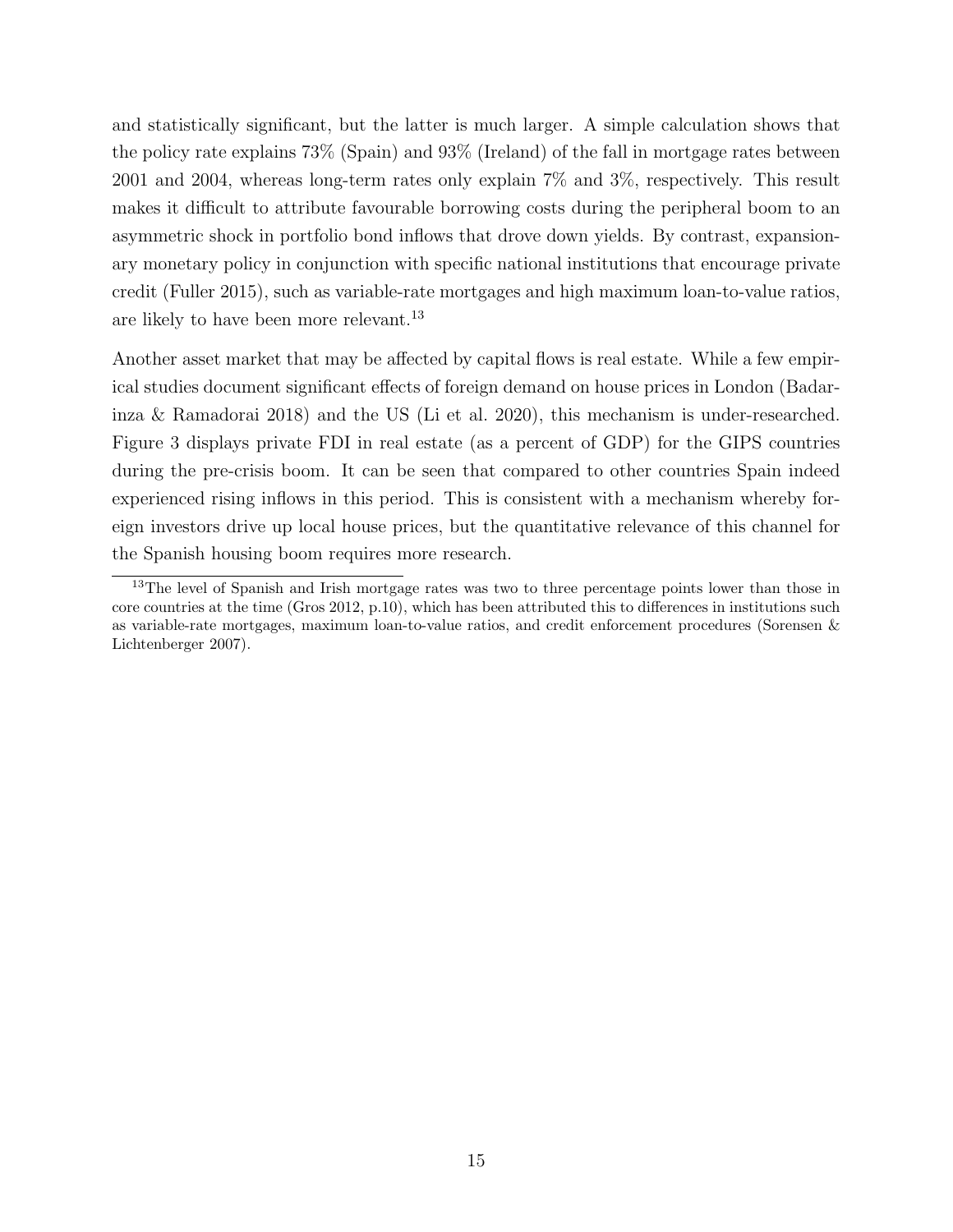<span id="page-17-0"></span>Figure 3: Private foreign direct investment in real estate, inflows (%GDP)



Data sources: OECD, World Bank; author's calculations. Notes: No data for Ireland. Values of zero at the sample start for Portugal were dropped following [Forbes](#page-28-7) [& Warnock](#page-28-7) [\(2012\)](#page-28-7).

Summing up, PK monetary theory highlights asset prices rather than bank liquidity as a potential mechanism through which gross capital flows can drive asymmetric booms. Key to this point is the distinction between assets with and without secondary markets. While bank loans without secondary markets have relatively fixed rates of return, portfolio assets such as bonds, shares, and real estate are traded on secondary markets where speculative foreign investors can drive up prices, reducing rates of return and thereby impacting local economic dynamics as summarised in Figure [4.](#page-18-1)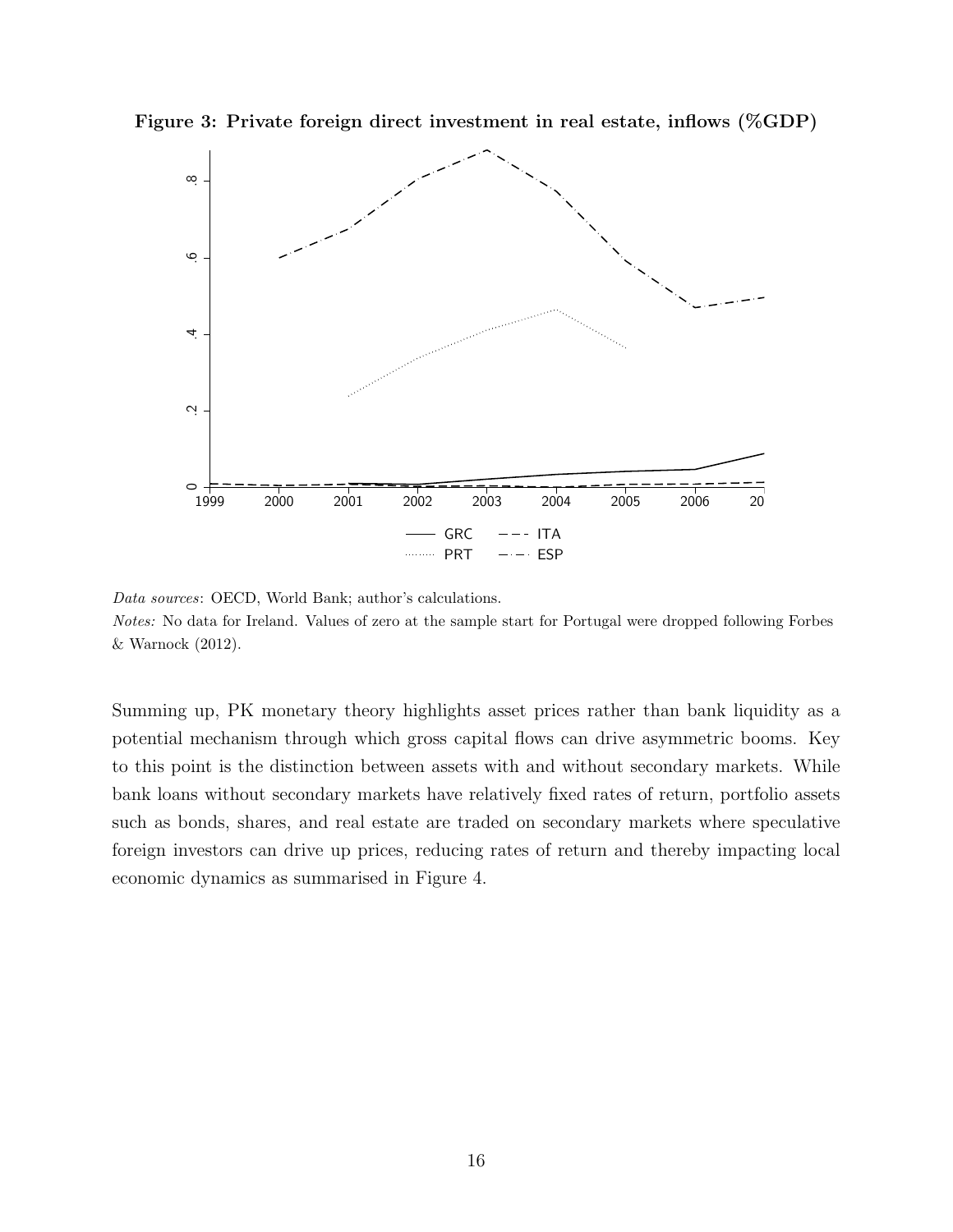

<span id="page-18-1"></span>Figure 4: Capital flows in a PK view of unstable financial booms in the Eurozone's periphery

From an analytical point of view, this argument demands caution with generic statements about the expansionary effects of capital inflows. Especially current account deficits and the resulting net and interbank flows are more likely to be a consequence rather than a cause of booms. Furthermore, domestic factors, especially financial and housing institutions such as the size of the private housing market, capital gains taxes, and maximum loan-to-value ratios will impact how easily speculative dynamics emerge. Indeed, [Aldasoro et al.](#page-27-9) [\(2020,](#page-27-9) p.23)'s empirical study cautions 'against narratives that mechanically designate capital flows [...] as the main drivers of underlying [financial] vulnerabilities.' In line with our argument, they conclude that unsustainable booms are predominantly driven by domestic factors, and that 'external forces no doubt tend to exacerbate domestic imbalances, but need not cause them' (ibid.).

### <span id="page-18-0"></span>5 On gross capital flows and crises

A final issue that requires clarification is the role of capital flows in crises. Here, the 2010- 12 EZC during which government bond yields of the Eurozone's periphery diverged is a key episode of interest. According to a 'consensus narrative' advanced by mainstream economists, the EZC should be understood as a balance-of-payments crisis [\(Baldwin et al. 2015\)](#page-27-10). This view has been adopted in several contributions by CPE scholars (see [Blyth 2016,](#page-27-11) p.222; [Copelovitch et al. 2016,](#page-28-0) p.817; [Fuller 2017,](#page-29-5) p.10; Pérez 2019, p.999; [Quaglia & Royo 2014,](#page-31-2)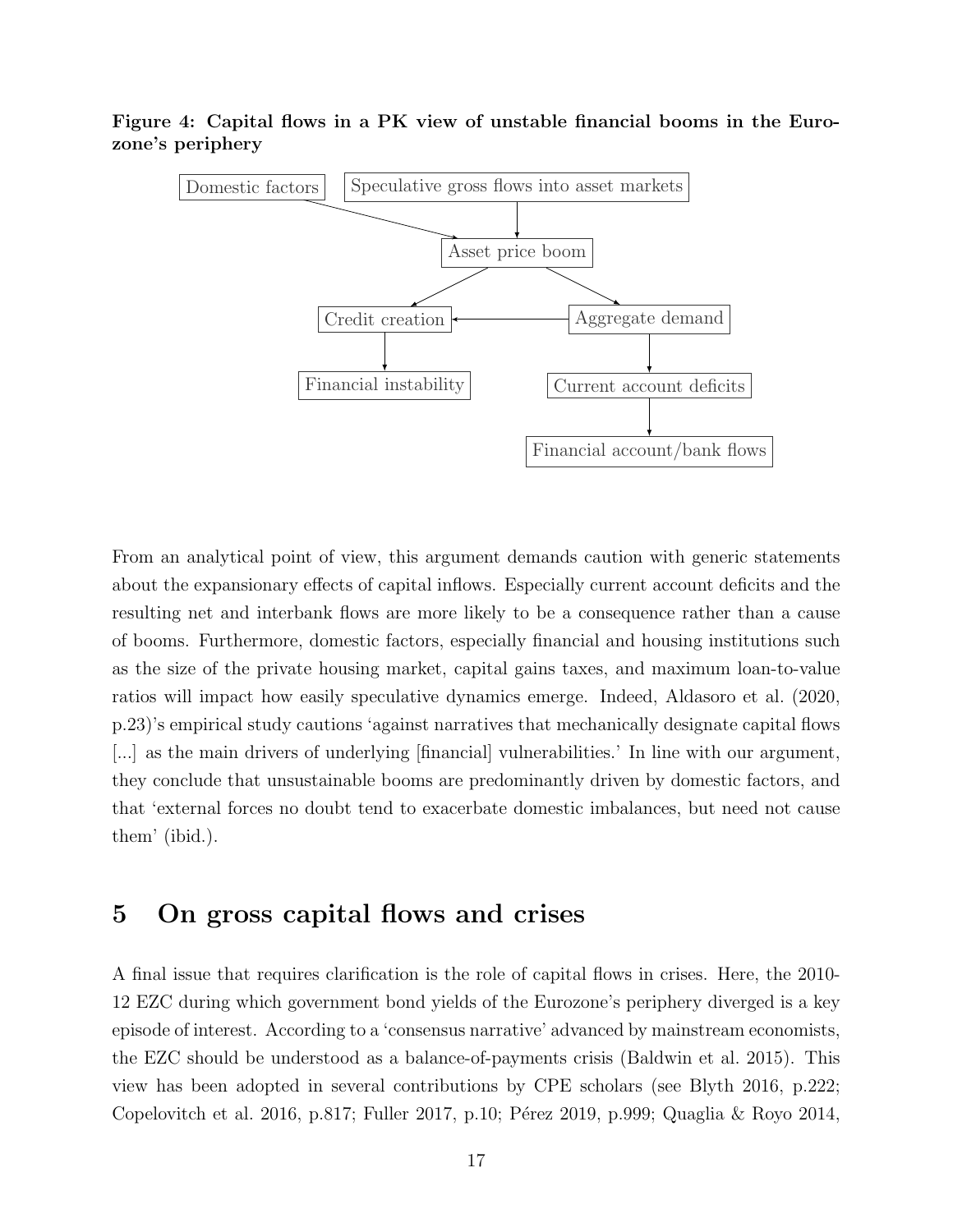p.501). The BoP-crisis narrative characterises the EZC as a sudden stop of capital inflows, specifically into the banking sector, that were needed to finance current account deficits in the periphery. As a result, current accounts were forced to rebalance.

From a PK monetary perspective, the problem with this story is that it focuses on the wrong type of capital flows. First, consider the distinction between net and gross capital flows introduced in section [3.](#page-7-0) While the literature is often ambiguous about this, the narrative of a BoP-crisis that led to a drying-up of funds to sustain trade deficits would suggest a sudden stop in net capital flows. Figure [5](#page-20-0) displays gross capital in- and outflows as well as net flows for the GIIPS and Germany, for comparison. It can be seen that net flows did not change violently during the EZC (whose beginning and end are marked by vertical bars). Instead, most GIIPS already reduced their net inflows gradually since the 2008 GFC, especially Greece, Portugal and Spain. In 2012-2013, net inflows decreased somewhat faster in some of the peripheral countries, but the same happened in Germany. Indeed, at this time there was general recession in the Eurozone (marked by the grey-shaded areas), which are typically characterised by an improvement in current accounts due to a decline in import demand.

Much more interesting are the gross flows dynamics, which are substantially more volatile than net flows. For many countries (Ireland, Italy, Spain, and Germany), the largest breakdown in gross flows happened during the GFC, not the EZC. Only Greece and Portugal underwent gross sudden stops during the EZC. A closer look reveals that the drastic reduction in gross inflows was often completely matched by a reduction in outflows, whereas net flows only declined slowly. If there was a sudden stop, it was in gross not net flows.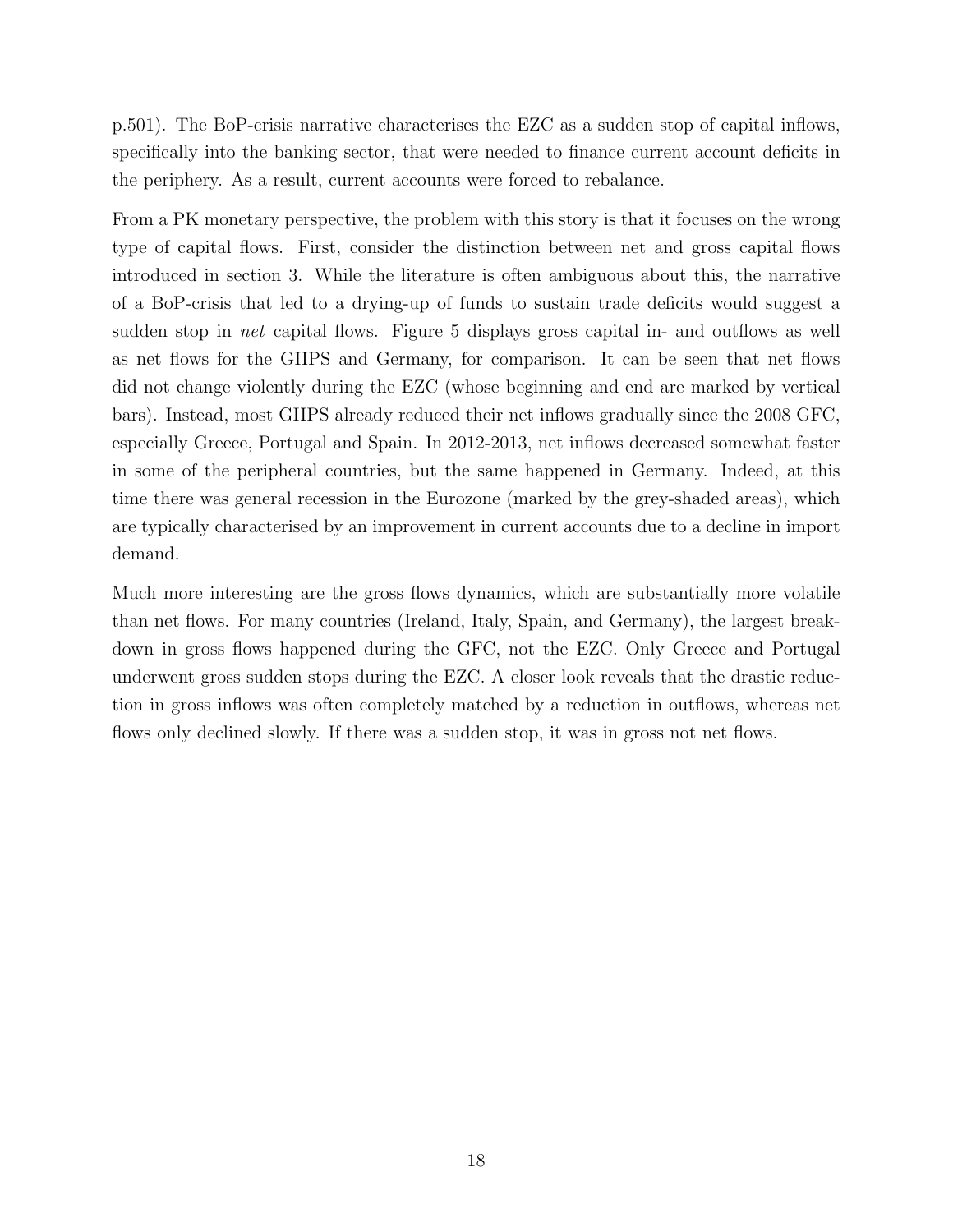<span id="page-20-0"></span>

Figure 5: Gross and net capital flows (%GDP) during the Global Financial Crisis and Eurozone Crisis



Notes: GKI: gross capital inflow (%GDP); GKO: gross capital outflow (%GDP); NKI: net capital inflow (gross inflows minus outflows) (%GDP). Gross flows are the sum of foreign direct investment, portfolio investment, and other investment. All variables are constructed as the 4-quarter moving sum (see [Forbes &](#page-28-7) [Warnock 2012\)](#page-28-7). Grey-shaded areas mark Eurozone-wide recessions. Vertical bars mark the beginning and the end of the Eurozone crisis (divergence in government bond yields).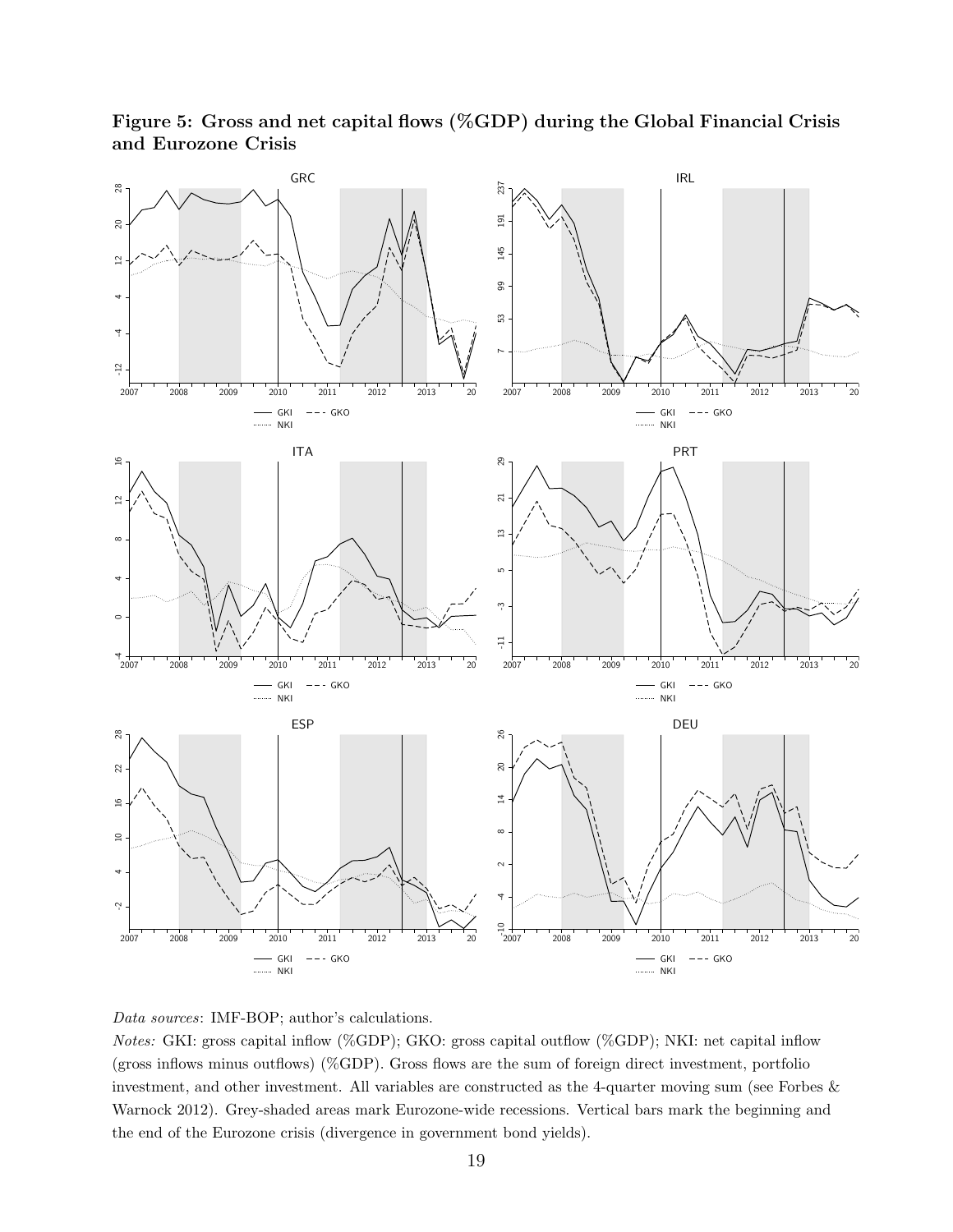Second, according to the PK view outlined section [4,](#page-12-2) portfolio flows into asset markets are more important as direct drivers of financial instability than the relatively passive bank flows. Figure [6](#page-22-0) displays portfolio debt inflows into the government sector (largely government bonds) along with other investment debt inflows (loans and deposits), which cover the bulk of cross-border bank lending (interbank lending, direct lending to non-banks, as well as changes in the TARGET2 balances of national central banks). In addition, the current account balance is displayed. The figure reveals that flows generated by the banking system (including central banks) collapsed during the 2008 GFC, not the 2010-12 EZC. The current account balances of the GIIPS (except Italy) were on an upward trajectory already since the GFC. While this current account rebalancing accelerated during the EZC, especially in the 2011-2013 recession, Figure [6](#page-22-0) does not support the claim that the reduction in deficits was driven by a sudden breakdown of cross-border bank lending. On the contrary, liquidity in the banking system needed to sustain current account deficits kept flowing, even if through a greater reliance on the Eurosystem rather than the private interbank market (see [Quaglia](#page-31-2) [& Royo 2014\)](#page-31-2).

By contrast, government bond flows declined severely and in fact became negative for all GIIPS in 2012. This suggests that the EZC was to a large extent a speculative attack in government bond markets driven by foreign investors. Speculation started with Greek bonds after the upward revision of previously forged budget deficit figures. The sell-off of government bonds in secondary markets led to a collapse in bond prices and an explosion of yields. As emphasised in Minskyan theory, once speculative dynamics are in motion, they are hard to stop due to herd behaviour. This can render speculation quite detached from economic 'fundamentals'. Speculation thus soon spilled over into other government bond markets. [De Grauwe & Ji](#page-28-9) [\(2013\)](#page-28-9) present empirical evidence that a large portion of the rise in peripheral spreads was disconnected from macroeconomic factors; however, accumulated current account deficits became positively correlated with yields after 2008, suggesting that redenomination risk associated with large net external debt burdens may have informed the choice of foreign investors which Eurozone countries to attack [\(Cesaratto 2017\)](#page-28-1).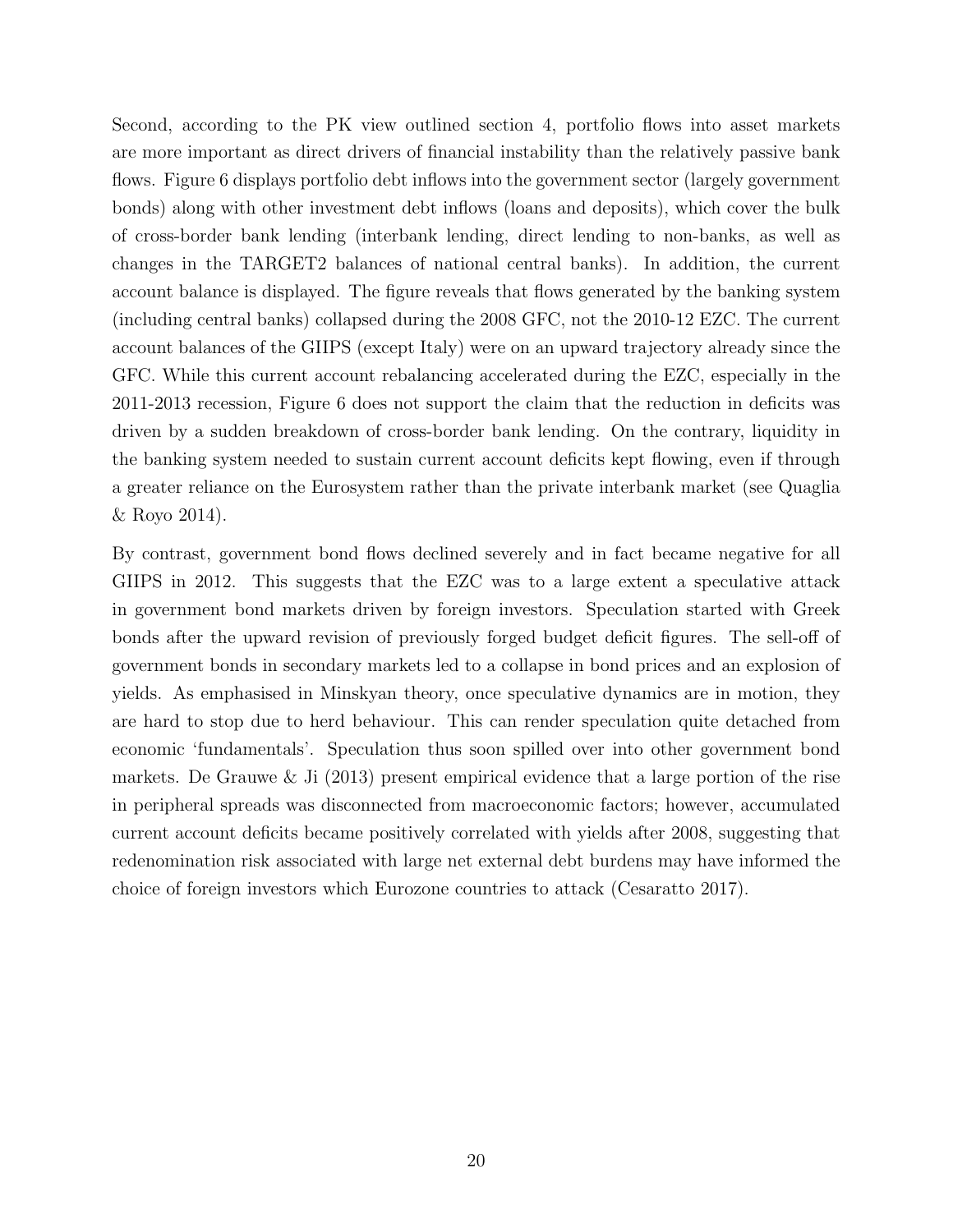Figure 6: Portfolio government debt inflows, bank inflows (other investment debt), and current account during the Global Financial Crisis and Eurozone Crisis

<span id="page-22-0"></span>



Notes: PTF DEBT GOV IN: gross portfolio debt inflows into the government sector (%GDP); OTH DEBT IN: gross other investment debt flows (sum of other investment currency & deposits and other investment loan flows) (%GDP); CA: current account (%GDP) (Y-axis on right-hand side). 4-quarter moving sums (see [Forbes & Warnock 2012\)](#page-28-7). Grey-shaded areas mark Eurozone-wide recessions. Vertical bars mark the beginning and the end of the Eurozone crisis (divergence in government bond yields).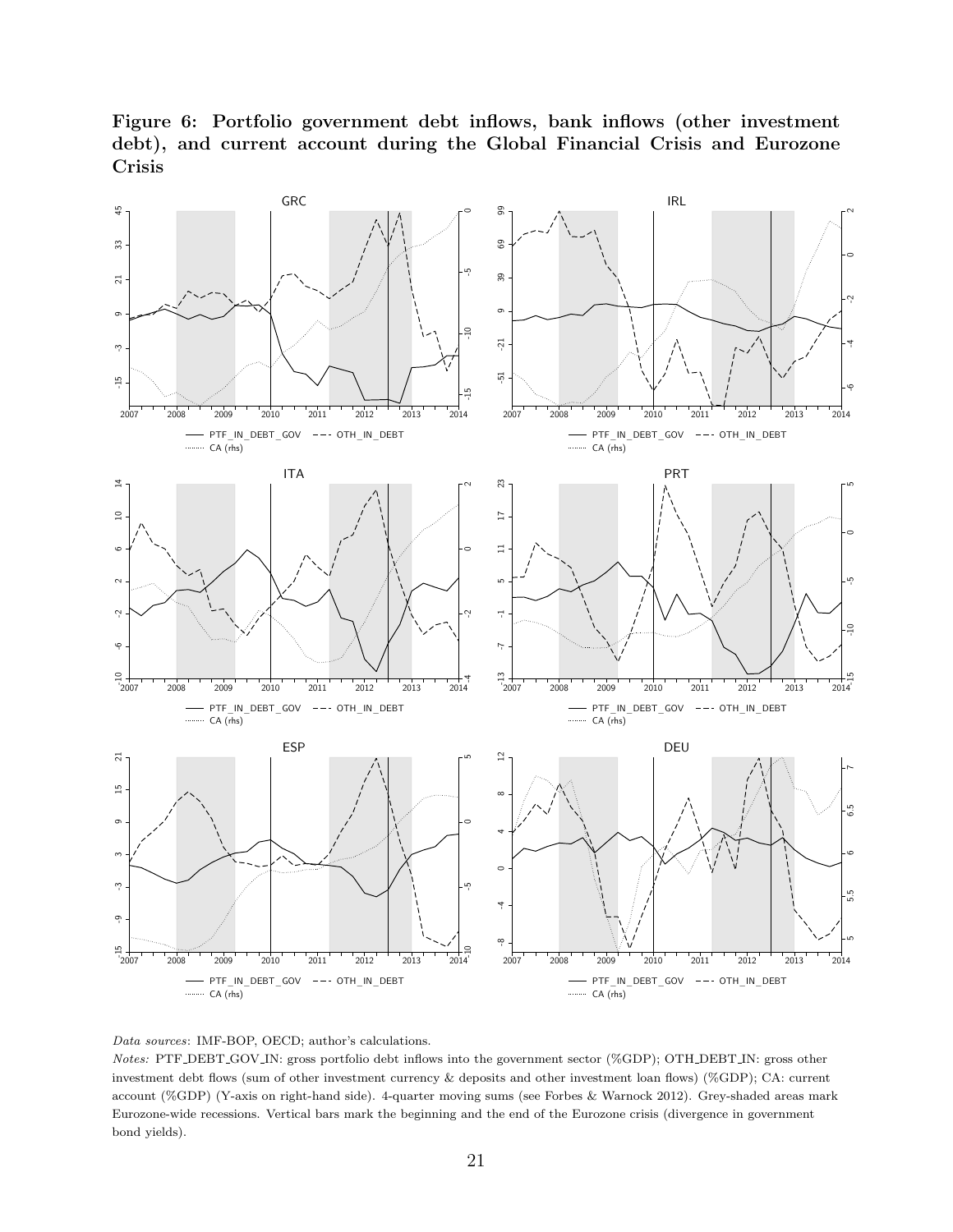To what extent can the EZC then be characterised as a BoP crisis? The crisis certainly came with massive changes in the pattern of gross capital flows. However, the breakdown in private cross-border bank lending simply reflects a loss of confidence due to heightened solvency problems of peripheral banks that had build up fragile balance sheets during the boom (Pérez 2019, [Quaglia & Royo 2014\)](#page-31-2). Importantly, this does not mean that the EZC was a BoP crisis. Neither the behaviour of net flows nor total bank flows is consistent with the notion of a sudden stop that enforced a reduction of current account deficits. Instead, the empirical evidence supports the PK view that there never was a shortage of foreign currency to sustain current account deficits [\(Febrero et al. 2018,](#page-28-10) [Lavoie 2015\)](#page-30-10). Crucial for the EZC was the collapse in gross flows in secondary bond markets, which was as such independent from trade finance.

The continued relevance of such speculative portfolio flows for the Eurozone's north-south divide could again be observed during the outbreak of the Covid-19 pandemic. Despite a massive rebalancing of current accounts and a recapitalisation of banks, Greece, Italy, Portugal and Spain once again underwent rising yields in early 2020. Spreads of the latter two rose by 44% and 38%, respectively, between the last quarter of 2019 and the second quarter of 2020. Figure [7](#page-24-0) suggests that speculative portfolio flows again contributed to these dynamics, illustrating the south's continued exposure to potential speculative attacks.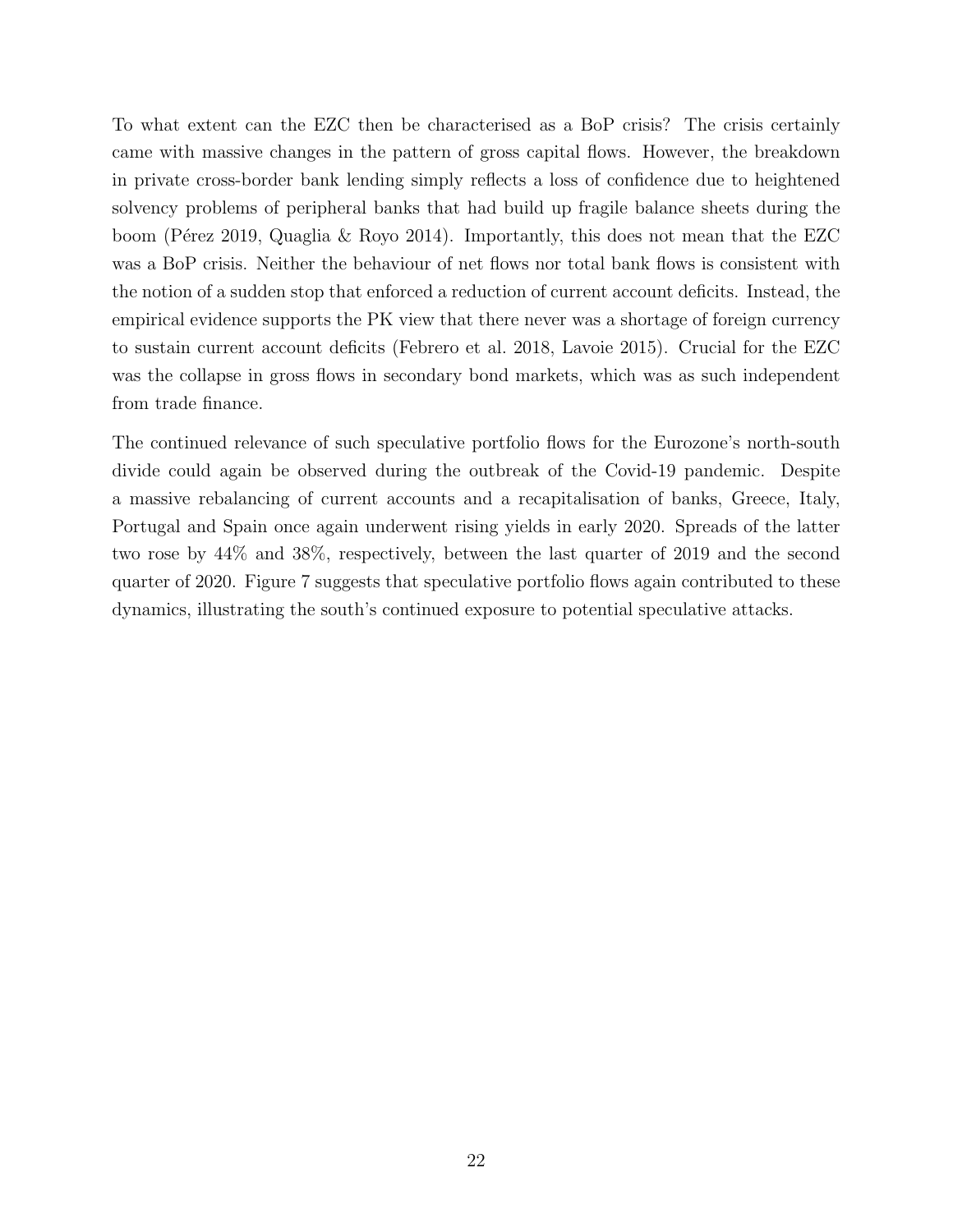<span id="page-24-0"></span>

Figure 7: Gross government debt flows and peripheral spreads during the outbreak of the Covid-19 pandemic

Data sources: IMF-BOP, OECD; author's calculations.

Notes: PTF DEBT GOV IN: gross portfolio debt inflows into the government sector (%GDP) (4-quarter moving sum); SPREAD: difference in 10-year government bonds yields with respect to Germany. The vertical bars marks the COVID-19 outbreak in Europe in 2020Q1.

In sum, the PK view highlights the special role of secondary markets for securities (as opposed to banks loans), whose flexible prices can invite speculative behaviour. This renders gross portfolio flows a potential driving force of financial crises, especially speculative attacks.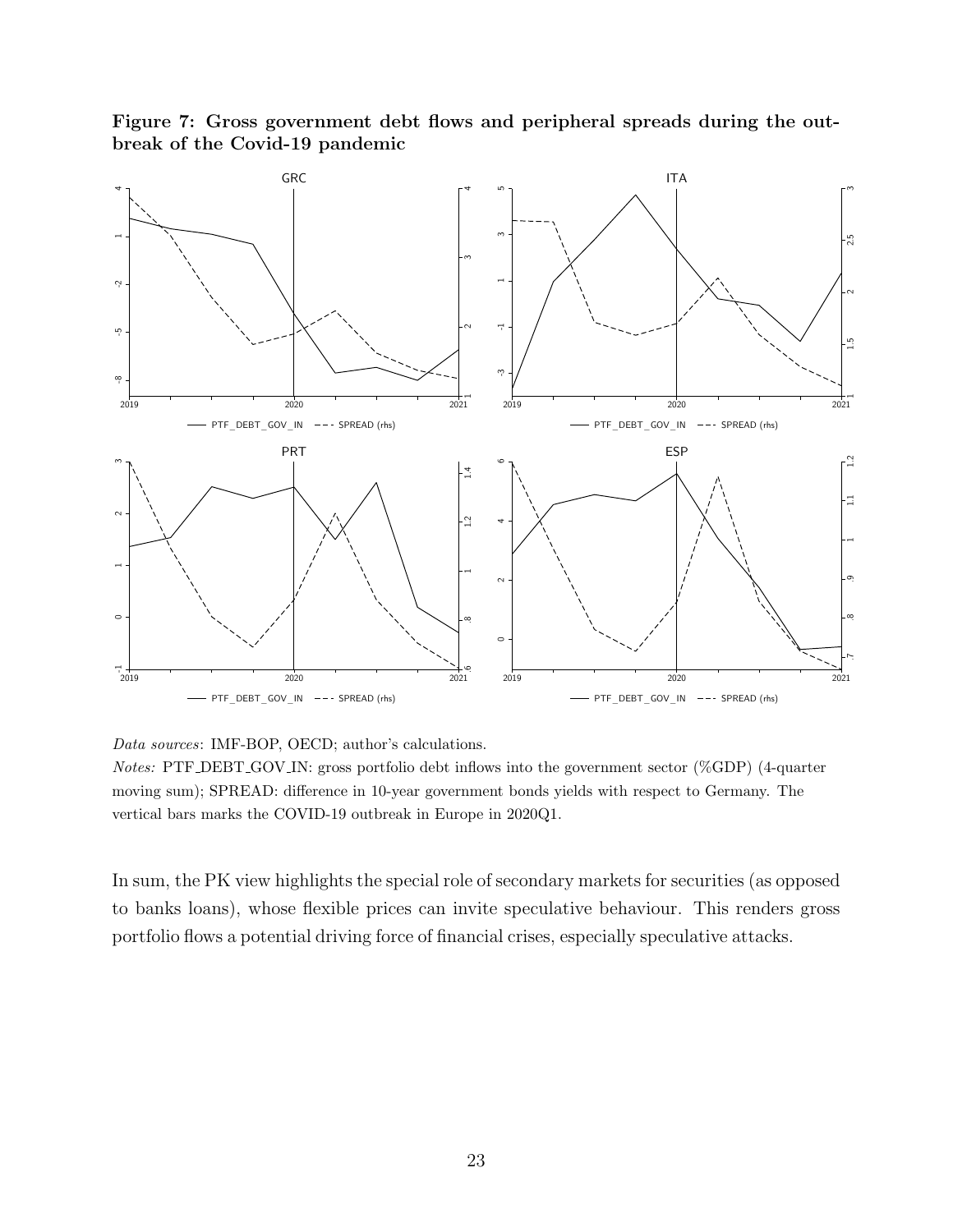# 6 Concluding discussion: Implications for Comparative Political Economy

The paper's main argument can be summarised as follows. Finance-centric narratives of macroeconomic divergence in the Eurozone rightly emphasise financial instability in the private sector [\(Baccaro & Tober 2021,](#page-27-0) [Cesaratto 2017,](#page-28-1) Fernández & García 2017, [Fuller](#page-29-5)  $2017$ , Jones 2015, Pérez 2019, Quaglia & Royo 2014, Regan [2017,](#page-29-5) [Stockhammer 2016,](#page-31-4) [Storm](#page-31-1) [& Naastepad 2016\)](#page-31-1). However, some of the arguments related to capital flows implicitly build on neoclassical loanable funds theory. The loanable funds approach not only entails a theoretically flawed description of the workings of finance in monetary economies, it can also mislead regarding the sources of financial instability. With respect to capital flows, it places too much emphasis on net flows related to current account balances and on interbank flows. By contrast, the alternative post-Keynesian monetary perspective put forward in this paper, directs attention to gross financial flows into asset markets. Specifically, it was argued that net flows are mostly an outcome of trade flows, and that bank flows should be seen as a reflection rather than a cause of asymmetric financial booms. Causally more relevant are speculative gross capital flows into real estate and government bond markets, which can contribute to boom-bust cycle dynamics. For the Eurozone's north-south divide, capital flows are most relevant in the form of speculative sales of peripheral bonds by foreign investors during the Eurozone crisis and the outbreak of the Covid-19 pandemic. If government bonds yields are exclusively determined by financial markets, peripheral countries will remain at risk of speculative attacks – unless European institutions unambiguously guarantee their fiscal solvency.

What are the implications for Comparative Political Economy? First, while current account balances contain useful information for cross-country analysis, they are a poor indicator for countries' international financial integration and underlying financial vulnerabilities [\(Borio](#page-27-3) [& Disyatat 2011,](#page-27-3) [2015,](#page-27-4) [Febrero et al. 2019\)](#page-28-3). Comparative Political Economists interested in financial instability should abandon the fixation on current accounts and excess savings implied by loanable funds theory in favour of a monetary perspective on gross financial flows. This draws attention to cross-country differences in the size and risk appetite of domestic banking systems as a more important institutional source for financial instability than current account positions. [Quaglia & Royo](#page-31-2) [\(2014\)](#page-31-2) provide elements of such an analysis for Italy and Spain that could be combined with a monetary perspective on capital flows.

Second, more attention should be dedicated to speculative portfolio flows and foreign direct investment into real estate as opposed to trade-related interbank flows. An important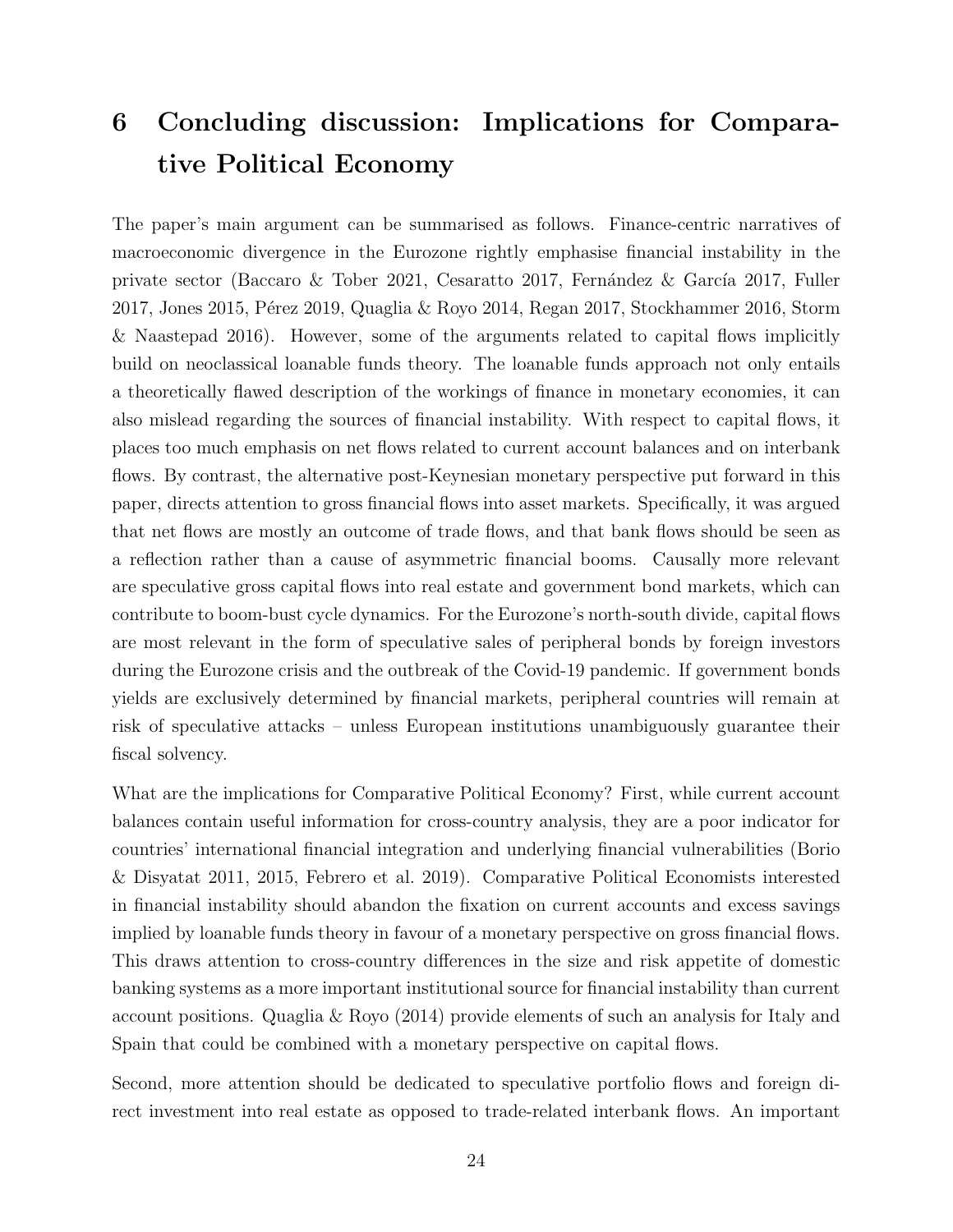question for Comparative Political Economy is why peripheral countries are more prone to speculative dynamics. For example, housing institutions such as the relative size of private to public housing as well as residence-specific stamp duties and transaction taxes may render some property markets more attractive to foreign speculators [\(Everaert 2020\)](#page-28-11). Similarly, institutional factors such as the share of government bonds held by foreign institutional investors may influence how susceptible countries are to speculative attacks [\(Cerutti et al.](#page-28-12) [2019\)](#page-28-12).

Third, the paper underlines the crucial role of central banks in preventing speculative attacks in government bond markets [\(Febrero et al. 2018,](#page-28-10) [De Grauwe & Ji 2013,](#page-28-9) [Lavoie 2015\)](#page-30-10). It shows that these are often driven by foreign investors. During the Eurozone crisis, doubts about the solvency of peripheral governments led to an adverse feedback loop in which the rise in yields prompted further sales of bonds. It took two years of havoc in bond markets until the ECB eventually committed 'to do whatever it takes' in 2012. In spring 2020, European monetary authorities responded much more decisively to rising spreads with the pandemic emergency purchase programme (PEPP) [\(De Grauwe & Ji 2022\)](#page-28-13). However, the ECB's president Christine Lagarde initially deemed it necessary to remind investors that 'we're not here to close spreads'. This underlines the need for further research on the political factors that induce central banks to shield governments from speculative attacks [\(Mabbett](#page-30-11) [& Schelkle 2019\)](#page-30-11).

Finally, a finance-centric narrative of the Eurozone's north-south divide must not lose track of domestic factors. Post-Keynesian theory highlights financial cycles in house prices and private debt [\(Borio 2014,](#page-27-12) [Palley 2011\)](#page-30-12) that operate differently across countries [\(Kohler &](#page-30-3) [Stockhammer 2021\)](#page-30-3). These domestic financial cycles can be quite independent from capital flows [\(Aldasoro et al. 2020\)](#page-27-9), and indeed may be largely endogenous. While the expansion phase may pull in capital flows, especially if domestic residents increase imports and invest in foreign assets, those flows are not the main driver of financial cycles. An understanding of why these cycles are often more pronounced in the Eurozone's periphery will require further comparative analyses of domestic housing and financial institutions [\(Fuller 2015,](#page-29-12) [Johnston](#page-30-13) [& Kurzer 2019\)](#page-30-13).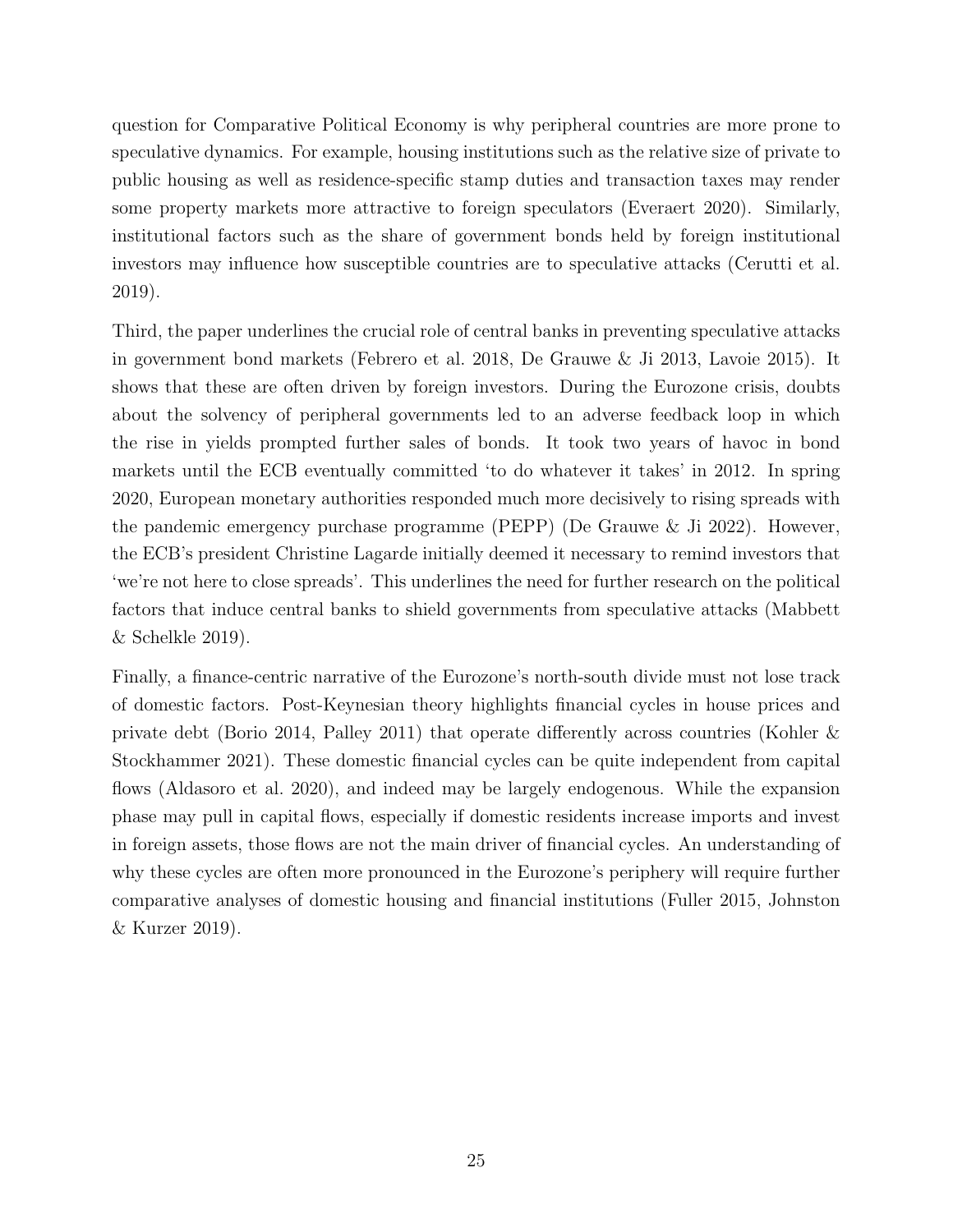### References

- <span id="page-27-9"></span>Aldasoro, I., Avdjiev, S., Borio, C. & Disyatat, P. (2020), 'Global and domestic financial cycles: variations on a theme', BIS Working Papers 864.
- <span id="page-27-1"></span>Baccaro, L. & Pontusson, J. (2016), 'Rethinking Comparative Political Economy: The Growth Model Perspective', *Politics* & Society 44(2), 175–207.
- <span id="page-27-0"></span>Baccaro, L. & Tober, T. (2021), 'The role of wages in the Eurozone', Review of International Political Economy advance access, 1–24.
- <span id="page-27-8"></span>Badarinza, C. & Ramadorai, T. (2018), 'Home away from home? Foreign demand and London house prices', *Journal of Financial Economics* **130**(3), 532–555.
- <span id="page-27-10"></span>Baldwin, R., Beck, T., Bnassy-Qur, A., Blanchard, O., Corsetti, G., de Grauwe, P., den Haan, W., Giavazzi, F., Gros, D., Kalemli-Ozcan, S., Micossi, S., Papaioannou, E., Pesenti, P., Pissarides, C., Tabellini, G. & di Mauro, B. W. (2015), 'Rebooting the Eurozone: Step 1 agreeing a crisis narrative', CEPR Policy Insight No. 85 .
- <span id="page-27-5"></span>Barredo-Zuriarrain, J. (2019), 'The Nature of Capitalist Money and the Financial Links Between Debt-Led and Export-Led Growth Regimes', New Political Economy 24(4).
- <span id="page-27-2"></span>Behringer, J. & van Treeck, T. (2019), 'Income Distribution and Growth Models: A Sectoral Balances Approach', Politics & Society  $47(3)$ , 303-332.
- <span id="page-27-6"></span>Bernanke, B. (2005), 'The Global Saving Glut and the U.S. Current Account Deficit', Speech at the Sandridge Lecture .
- <span id="page-27-7"></span>Bezemer, D. J. (2010), 'Understanding financial crisis through accounting models', Accounting, Organizations and Society 35(7), 676–688.
- <span id="page-27-11"></span>Blyth, M. (2016), 'Policies to Overcome Stagnation: The Crisis, and the Possible Futures, of All Things Euro', European Journal of Economics and Economic Policies: Intervention 13(2), 215–228.
- <span id="page-27-12"></span>Borio, C. (2014), 'The Financial Cycle and Macroeconomics: What Have We Learnt?', Journal of Banking  $\mathcal C$  Finance 45, 182–198.
- <span id="page-27-3"></span>Borio, C. & Disyatat, P. (2011), 'Global imbalances and the financial crisis: Link or no link?', Bank for International Settlements Working Paper (346).
- <span id="page-27-4"></span>Borio, C. & Disyatat, P. (2015), 'Capital flows and the current account: Taking financing (more) seriously', Bank for International Settlements Working Paper (525).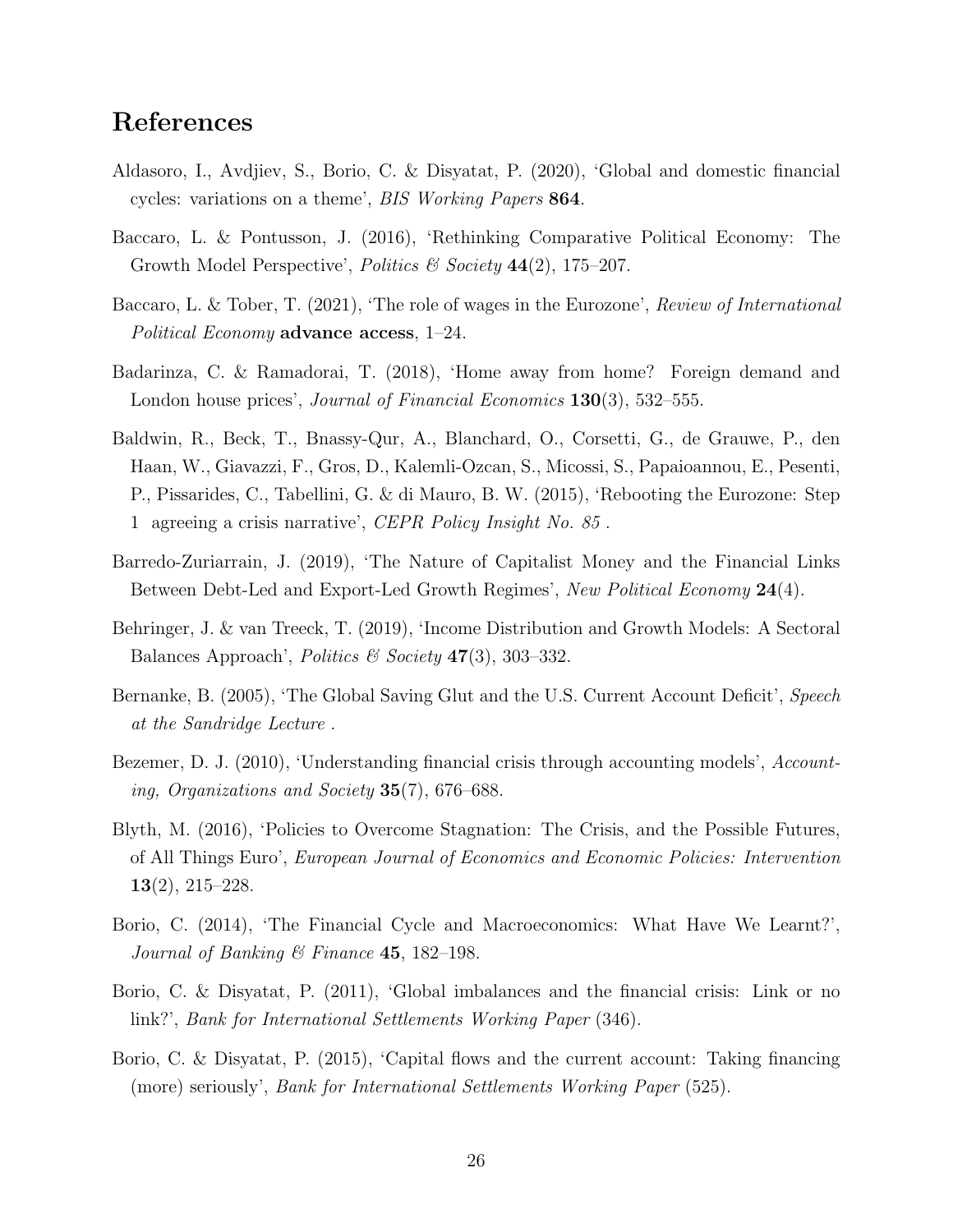- <span id="page-28-4"></span>Caballero, R. J., Farhi, E. & Gourinchas, P.-O. (2008), 'An Equilibrium Model of "Global Imbalances" and Low Interest Rates', American Economic Review 98(1), 358–393.
- <span id="page-28-8"></span>Carvalho, D. & Fidora, M. (2015), 'Capital inflows and euro area long-term interest rates', Journal of International Money and Finance 54, 186–204.
- <span id="page-28-12"></span>Cerutti, E., Claessens, S. & Puy, D. (2019), 'Push factors and capital flows to emerging markets: why knowing your lender matters more than fundamentals', *Journal of International* Economics 119, 133–149.
- <span id="page-28-1"></span>Cesaratto, S. (2017), 'Alternative interpretations of a stateless currency crisis', Cambridge Journal of Economics  $41(4)$ , 977–998.
- <span id="page-28-0"></span>Copelovitch, M., Frieden, J. & Walter, S. (2016), 'The Political Economy of the Euro Crisis', Comparative Political Studies 49(7), 811–840.
- <span id="page-28-9"></span>De Grauwe, P. & Ji, Y. (2013), 'Self-fulfilling crises in the Eurozone: An empirical test', Journal of International Money and Finance 34, 15–36.
- <span id="page-28-13"></span>De Grauwe, P. & Ji, Y. (2022), 'The fragility of the Eurozone: Has it disappeared?', Journal of International Money and Finance 120, 102546.
- <span id="page-28-6"></span>Dooley, N. (2017), 'Who's Afraid of the Big Bad Wolf? Rethinking the Core and Periphery in the Eurozone Crisis', New Political Economy  $24(1)$ , 62–88.
- <span id="page-28-11"></span>Everaert, L. (2020), Capital Flow Measures and Housing-Related Issues in Advanced Economies, IEO Background Paper BP/20-02/12, International Monetary Fund.
- <span id="page-28-3"></span>Febrero, E., Álvarez, I. & Uxó, J. (2019), 'Current Account Imbalances or Too Much Bank Debt as the Main Driver of Gross Capital Inflows? Spain During the Great Financial Crisis', Journal of Economic Issues 53(4), 1126–1151.
- <span id="page-28-10"></span>Febrero, E., Uxó, J. & Bermejo, F.  $(2018)$ , 'The financial crisis in the eurozone: a balance-ofpayments crisis with a single currency?', Review of Keynesian Economics 6(2), 221–239.
- <span id="page-28-2"></span>Fernández, R. & García, C. (2017), 'Wheels within wheels within wheels: the importance of capital inflows in the origin of the Spanish financial crisis', Cambridge Journal of Economics **42**(2), 331–353.
- <span id="page-28-7"></span>Forbes, K. J. & Warnock, F. E. (2012), 'Capital flow waves: Surges, stops, flight, and retrenchment', Journal of International Economics 88(2), 235–251.
- <span id="page-28-5"></span>Franke, R. & Westerhoff, F. (2017), 'Taking Stock: A Rigorous Modelling of Animal Spirits in Macroeconomics', Journal of Economic Surveys 31(5), 1152–1182.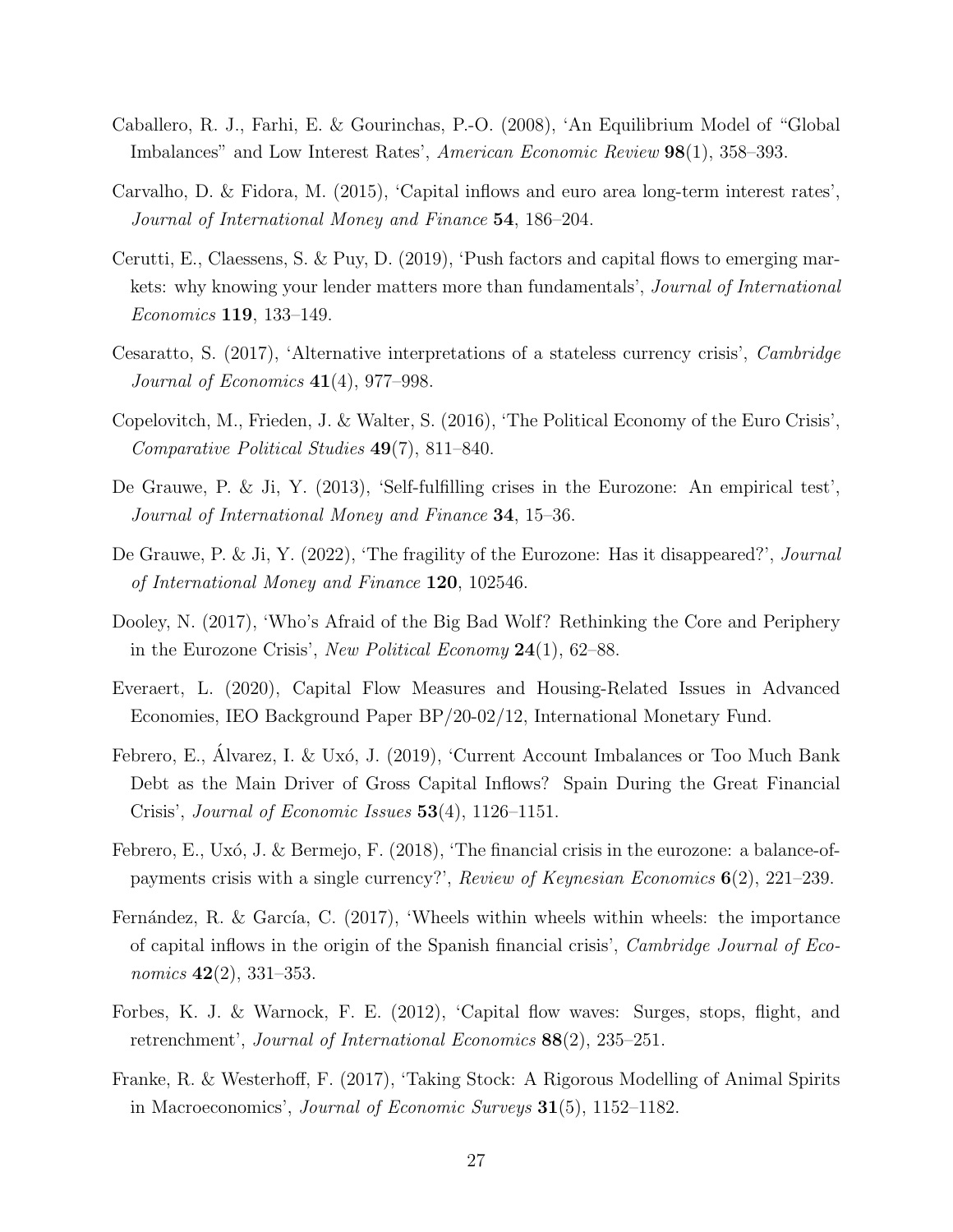- <span id="page-29-12"></span>Fuller, G. W. (2015), 'Who's Borrowing? Credit Encouragement vs. Credit Mitigation in National Financial Systems', Politics & Society 43(2), 241–268.
- <span id="page-29-5"></span>Fuller, G. W. (2017), 'Exporting Assets: EMU and the Financial Drivers of European Macroeconomic Imbalances', New Political Economy 23(2), 174–191.
- <span id="page-29-4"></span>Gräbner, C., Heimberger, P., Kapeller, J. & Schütz, B. (2020), 'Is the eurozone disintegrating? macroeconomic divergence, structural polarisation, trade and fragility', *Cambridge* Journal of Economics  $44(3)$ , 647–669.
- <span id="page-29-13"></span>Gros, D. (2012), Macroeconomic Imbalances in the Euro Area: Symptom or cause of the crisis?, CEPS Policy Brief 266, Centre for European Policy Studies, Brussels.
- <span id="page-29-10"></span>Hale, G. & Obstfeld, M. (2016), 'The Euro and the Geography of International Debt Flows', Journal of the European Economic Association 14(1), 115–144.
- <span id="page-29-2"></span>Hall, P. A. (2014), 'Varieties of Capitalism and the Euro Crisis', West European Politics 37(6), 1223–1243.
- <span id="page-29-0"></span>Hall, P. A. (2018), 'Varieties of Capitalism in Light of the Euro Crisis', *Journal of European Public Policy*  $25(1)$ , 7-30.
- <span id="page-29-9"></span>Harvey, J. T. (2019), 'Exchange rates and the balance of payments: Reconciling an inconsistency in Post Keynesian theory', Journal of Post Keynesian Economics 42(3), 390–415.
- <span id="page-29-6"></span>Hein, E., Meloni, W. P. & Tridico, P. (2020), 'Welfare models and demand-led growth regimes before and after the financial and economic crisis', Review of International Political Economy pp.  $1-36$ .
- <span id="page-29-11"></span>Hobza, A. & Zeugner, S. (2014), 'Current accounts and financial flows in the euro area', Journal of International Money and Finance 48, 291–313.
- <span id="page-29-8"></span>Ingham, G. (2004), The Nature of Money, Polity.
- <span id="page-29-1"></span>Iversen, T., Soskice, D. & Hope, D. (2016), 'The Eurozone and Political Economic Institutions', Annual Review of Political Science 19(1), 163–185.
- <span id="page-29-7"></span>Jakab, Z. & Kumhof, M. (2019), Banks are not intermediaries of loanable funds - facts, theory and evidence, Working Paper 761, Bank of England.
- <span id="page-29-3"></span>Johnston, A., Hancké, B. & Pant, S.  $(2014)$ , 'Comparative Institutional Advantage in the European Sovereign Debt Crisis', Comparative Political Studies 47(13), 1771–1800.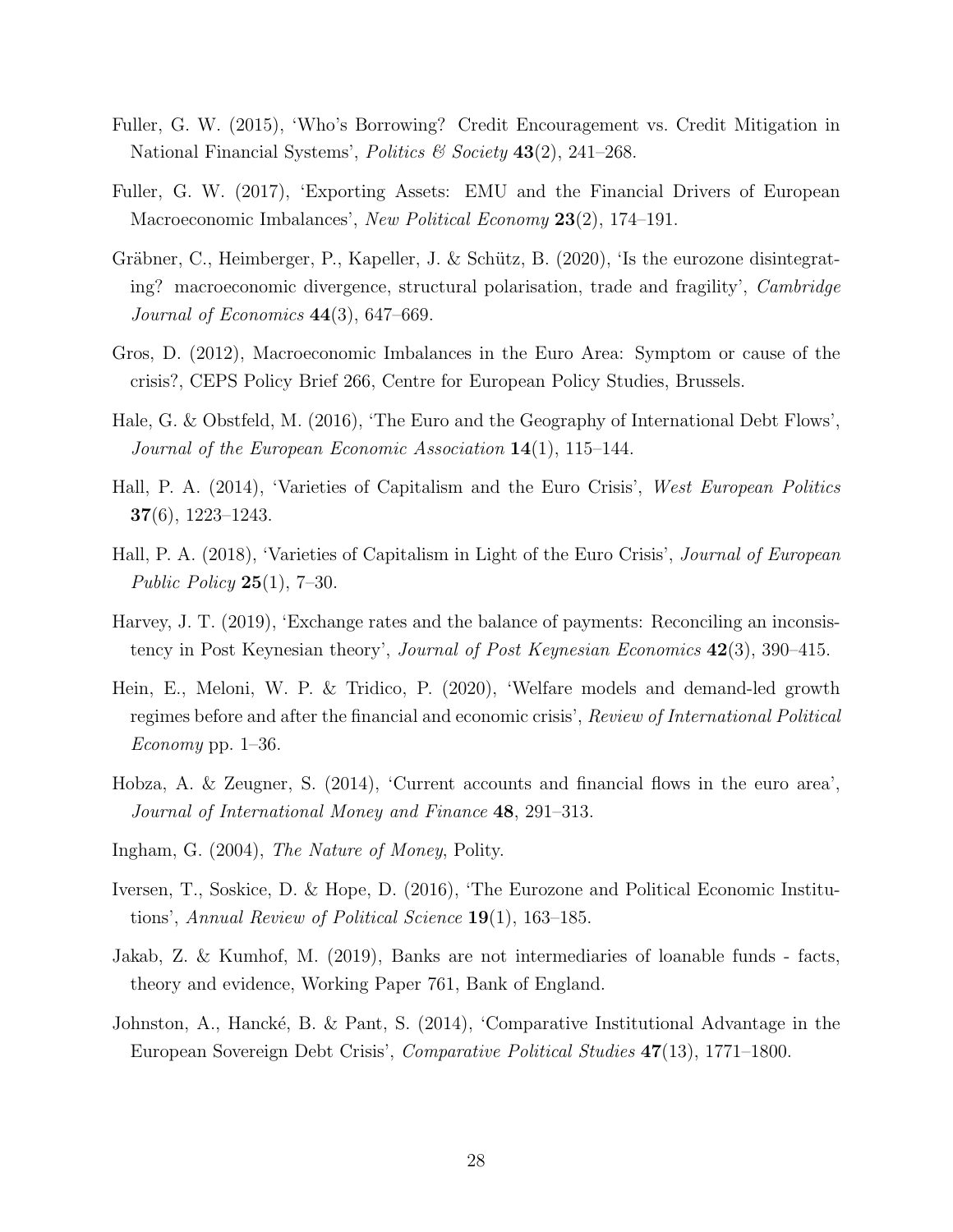- <span id="page-30-13"></span>Johnston, A. & Kurzer, P. (2019), 'Bricks in the wall: the politics of housing in Europe', *West European Politics*  $43(2)$ ,  $275-296$ .
- <span id="page-30-0"></span>Johnston, A. & Regan, A. (2017), 'Introduction: Is the European Union Capable of Integrating Diverse Models of Capitalism?', New Political Economy 23(2), 145–159.
- <span id="page-30-2"></span>Jones, E. (2015), 'Getting the story right: How you should choose between different interpretations of the european crisis (and why you should care)', Journal of European Integration 37(7), 817–832.
- <span id="page-30-8"></span>Kohler, K. (2020), Gross capital flows and the balance-of-payments: a balance sheet perspective, Working paper 2019, PKES.
- <span id="page-30-3"></span>Kohler, K. & Stockhammer, E. (2021), 'Growing differently? Financial cycles, austerity, and competitiveness in growth models since the Global Financial Crisis', Review of International Political Economy pp. 1–28.
- <span id="page-30-4"></span>Lavoie, M. (2014), *Post-Keynesian Economics: New Foundations*, Edward Elgar, Cheltenham; Northampton, MA.
- <span id="page-30-10"></span>Lavoie, M. (2015), 'The Eurozone Crisis: A Balance-of-Payments Problem or a Crisis Due to a Flawed Monetary Design?', International Journal of Political Economy 44(2), 157–160.
- <span id="page-30-9"></span>Li, Z., Shen, L. S. & Zhang, C. (2020), 'Capital flows, asset prices, and the real economy: A "China shock" in the U.S. real estate market', International Finance Discussion Papers  $(IFDP)$  (1286).
- <span id="page-30-11"></span>Mabbett, D. & Schelkle, W. (2019), 'Independent or lonely? Central banking in crisis', Review of International Political Economy 26(3), 436–460.
- <span id="page-30-5"></span>McLeay, M., Radia, A. & Thomas, R. (2014), 'Money creation in the modern economy', Bank of England Quarterly Bulletin Q1(2014 Q1).
- <span id="page-30-7"></span>Minsky, H. P. (2008), John Maynard Keynes, McGraw-Hill, New York.
- <span id="page-30-6"></span>Murau, S. & Pforr, T. (2020), 'What is money in a critical macro-finance framework?', Finance and Society  $6(1)$ , 56–66.
- <span id="page-30-1"></span>Nölke, A. (2015), 'Economic causes of the Eurozone crisis: the analytical contribution of Comparative Capitalism', Socio-Economic Review 14(1), 141–161.
- <span id="page-30-12"></span>Palley, T. I. (2011), 'A theory of Minsky super-cycles and financial crises', Contributions to Political Economy  $30(1)$ ,  $31-46$ .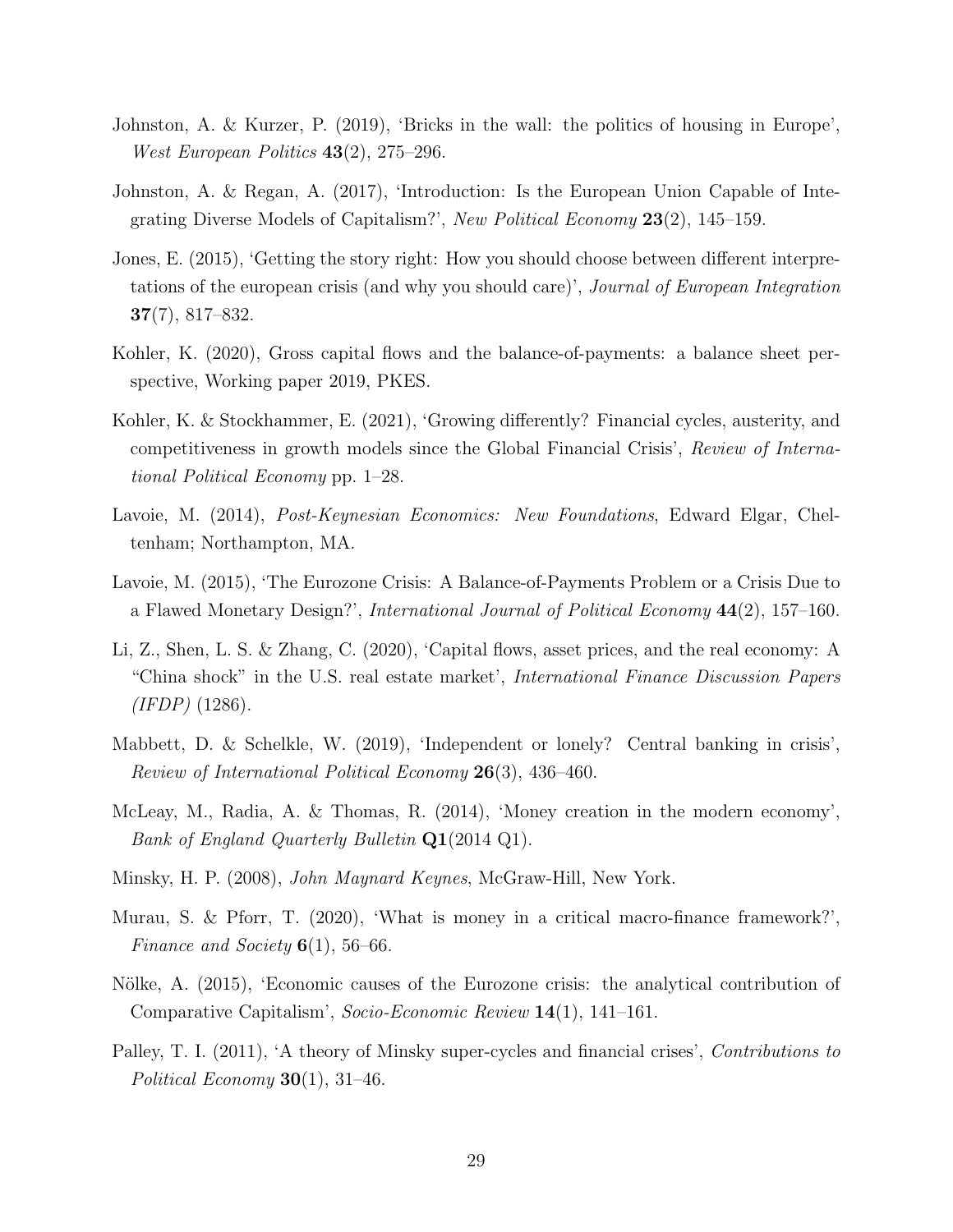- <span id="page-31-0"></span>Pérez, S. A. (2019), 'A Europe of creditor and debtor states: explaining the north/south divide in the Eurozone', West European Politics 42(5), 989–1014.
- <span id="page-31-2"></span>Quaglia, L. & Royo, S. (2014), 'Banks and the political economy of the sovereign debt crisis in italy and spain', *Review of International Political Economy*  $22(3)$ ,  $485-507$ .
- <span id="page-31-3"></span>Regan, A. (2017), 'The imbalance of capitalisms in the Eurozone: Can the north and south of Europe converge?', Comparative European Politics 15(6), 969–990.
- <span id="page-31-7"></span>Schwartz, H. (2008), 'Housing, global finance, and american hegemony: Building conservative politics one brick at a time', *Comparative European Politics*  $6(3)$ , 262–284.
- <span id="page-31-11"></span>Shambaugh, J. (2012), 'The Euro's Three Crises', Brookings Papers on Economic Activity  $43(1), 157-231.$
- <span id="page-31-8"></span>Sheard, P. (2013), Repeat after me: Banks cannot and do not "lend out" reserves, Economic Research 13 August, Standard & Poor's Ratings Services.
- <span id="page-31-12"></span>Sorensen, C. K. & Lichtenberger, J.-D. (2007), Mortgage interest rate dispersion in the Euro Area, Working Paper 733, European Central Bank.
- <span id="page-31-4"></span>Stockhammer, E. (2016), 'Neoliberal Growth Models, Monetary Union and the Euro Crisis. A Post-Keynesian Perspective', New Political Economy 21(4), 365–379.
- <span id="page-31-5"></span>Stockhammer, E. (2022), 'Post-keynesian macroeconomic foundations for comparative political economy', *Politics*  $\mathcal B$  Society 50(1).
- <span id="page-31-1"></span>Storm, S. & Naastepad, C. (2016), 'Myths, Mix-ups, and Mishandlings: Understanding the Eurozone Crisis', International Journal of Political Economy 45(1), 46–71.
- <span id="page-31-6"></span>Tooze, A. (2018), Crashed. How a Decade of Financial Crises Changed the World, Penguin.
- <span id="page-31-10"></span>Warnock, F. E. & Warnock, V. C. (2009), 'International capital flows and U.S. interest rates', Journal of International Money and Finance 28(6), 903–919.
- <span id="page-31-9"></span>Whelan, K. (2014), 'TARGET2 and central bank balance sheets', *Economic Policy*  $29(77), 79-137.$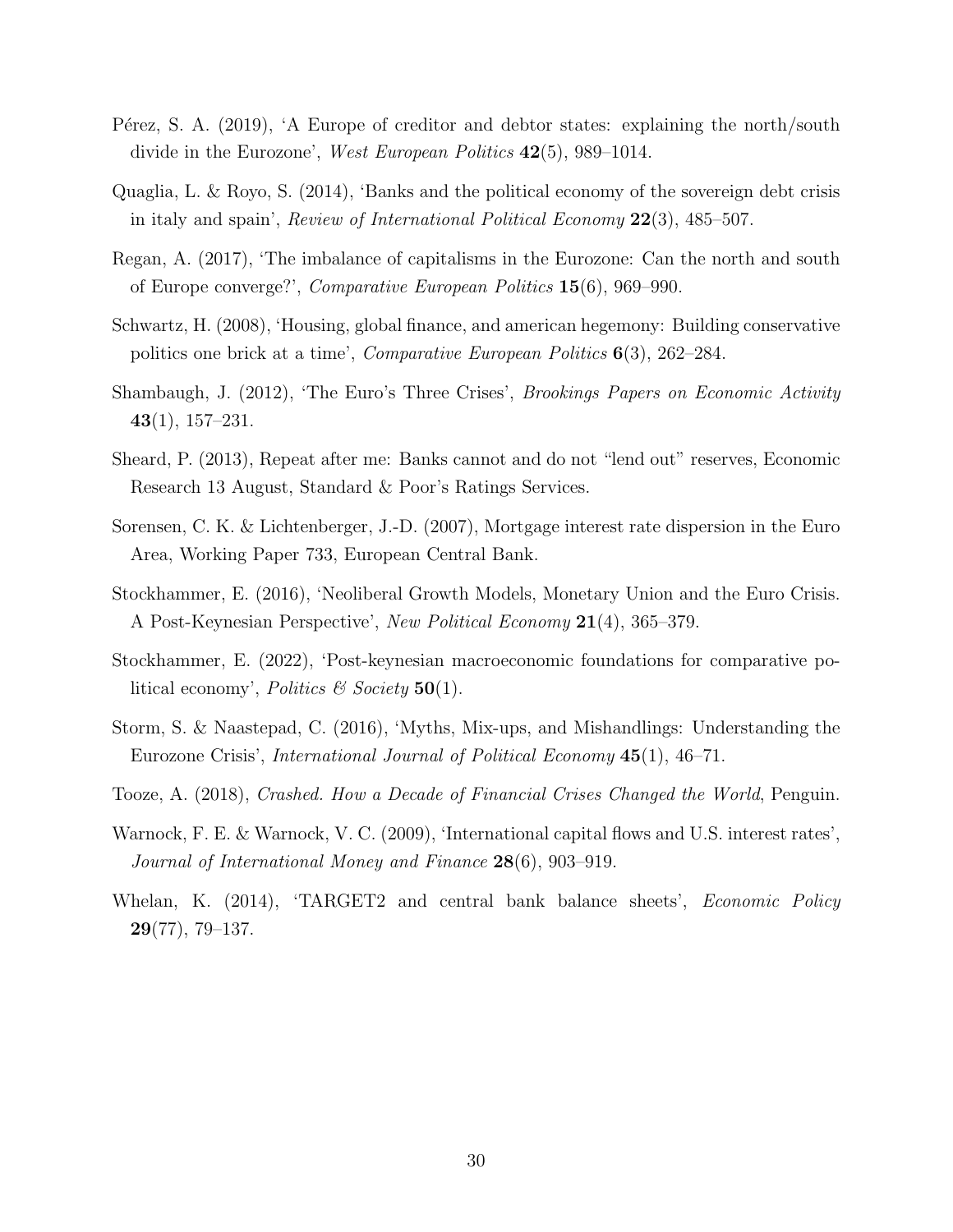## <span id="page-32-0"></span>A Error-correction model of mortgage rates

Figure A1: Spanish and Irish mortgage interest rates and ECB main refinancing rate



Data sources: Bank of Spain, BIS, Central Bank of Ireland, ECB; author's calculations. Notes: Mortgage rates from the ECB database only start in 2003M1 and were therefore extrapolated backwards using the growth rate of historical mortgage rates from national sources.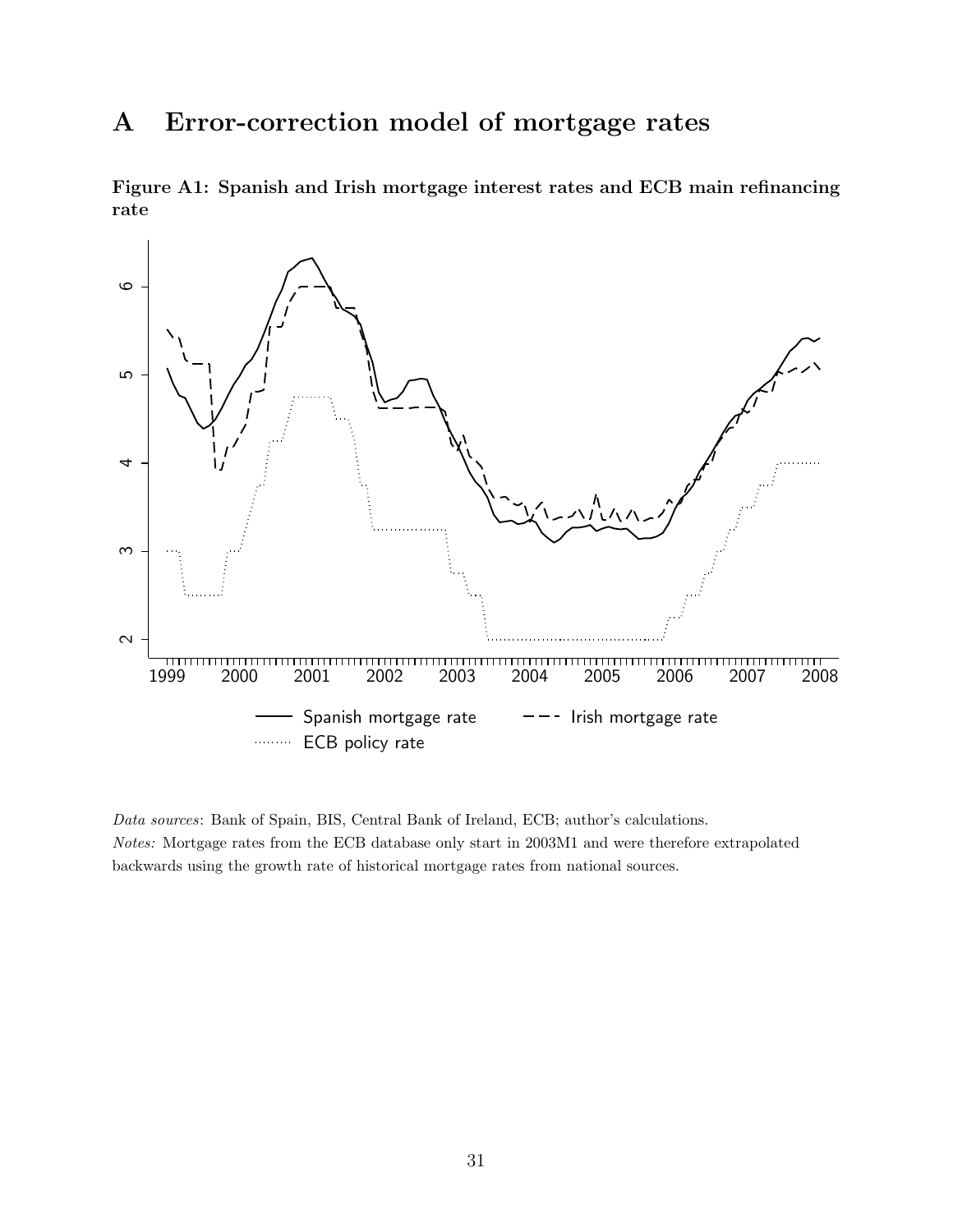|                          | <b>ESP</b>  | $\operatorname{IRL}$ |
|--------------------------|-------------|----------------------|
|                          |             |                      |
| $\delta$                 | $-0.178***$ | $-0.625***$          |
|                          | (0.000)     | (0.000)              |
| LR                       |             |                      |
| $INTR\_ECB_t$            | $0.861***$  | $0.877***$           |
|                          | (0.000)     | (0.000)              |
| $INTR\_LT_t$             | $0.317***$  | $0.096***$           |
|                          | (0.000)     | (0.000)              |
| $\overline{\text{SR}}$   |             |                      |
| $\Delta INTR_MG_{t-1}$   | $0.620***$  | $-0.105*$            |
|                          | (0.000)     | (0.069)              |
| $\Delta INTR\_MG_{t-2}$  |             | $-0.154***$          |
|                          |             | (0.008)              |
| $\Delta INTR\_ECB_t$     | $-0.017$    |                      |
|                          | (0.707)     |                      |
| $\Delta INTR\_ECB_{t-1}$ | $0.142***$  |                      |
|                          | (0.001)     |                      |
| $\Delta INTR\_LT_t$      |             | $-0.135**$           |
|                          |             | (0.016)              |
| Constant                 | $0.069*$    | $0.809***$           |
|                          | (0.063)     | (0.000)              |
| Observations             | 96          | 96                   |
| Period                   | 2000M1      | 2000M1               |
|                          | 2007M12     | 2007M12              |
| Adj. R-squared           | 0.790       | 0.717                |

Table A4: Error-correction model of mortgage rates, Spain and Ireland

Data sources: Bank of Spain, BIS, Central Bank of Ireland, ECB, OECD; author's calculations. Notes:  $\delta$ : error-correction term; LR: long-run coefficients, SR: short-run coefficients;  $INT R\_ECB$ : ECB main refinancing rate;  $INT R\_LT$ : 10-year government bond yield;  $INTR\_MG$ : mortgage rate. P-values in parentheses. The lag length was chosen so as to minimise the Bayesian Information Criterion

The proportion  $\gamma^{i}$  of the change in mortgage rates between 2001 and 2004 explained by the policy rate and bond yields, respectively, was calculated as  $\gamma^i = \left(\frac{\beta^i \times \Delta i}{\Delta INTR.MG}\right) * 100$ ,